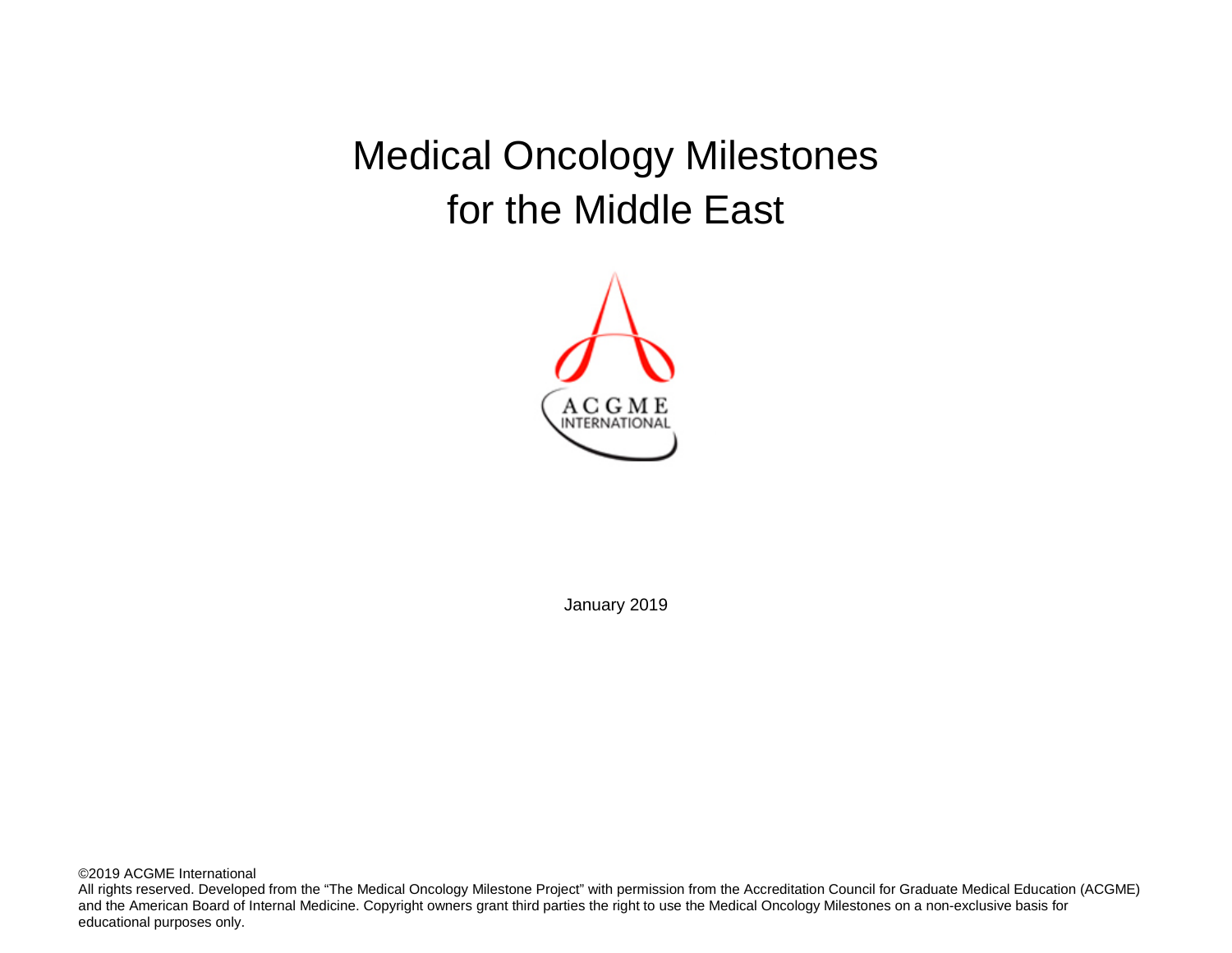## The Medical Oncology Milestones for the Middle East

The Milestones are designed only for use in evaluation of fellows in the context of their participation in ACGME-I-accredited fellowship programs. The Milestones provide a framework for the assessment of the development of the fellow in key dimensions of the elements of physician competency in a specialty. They neither represent the entirety of the dimensions of the six domains of physician competency, nor are they designed to be relevant in any other context.

All rights reserved. Developed from the "The Medical Oncology Milestone Project" with permission from the Accreditation Council for Graduate Medical Education (ACGME) and the American Board of Internal Medicine. Copyright owners grant third parties the right to use the Medical Oncology Milestones on a non-exclusive basis for educational purposes only.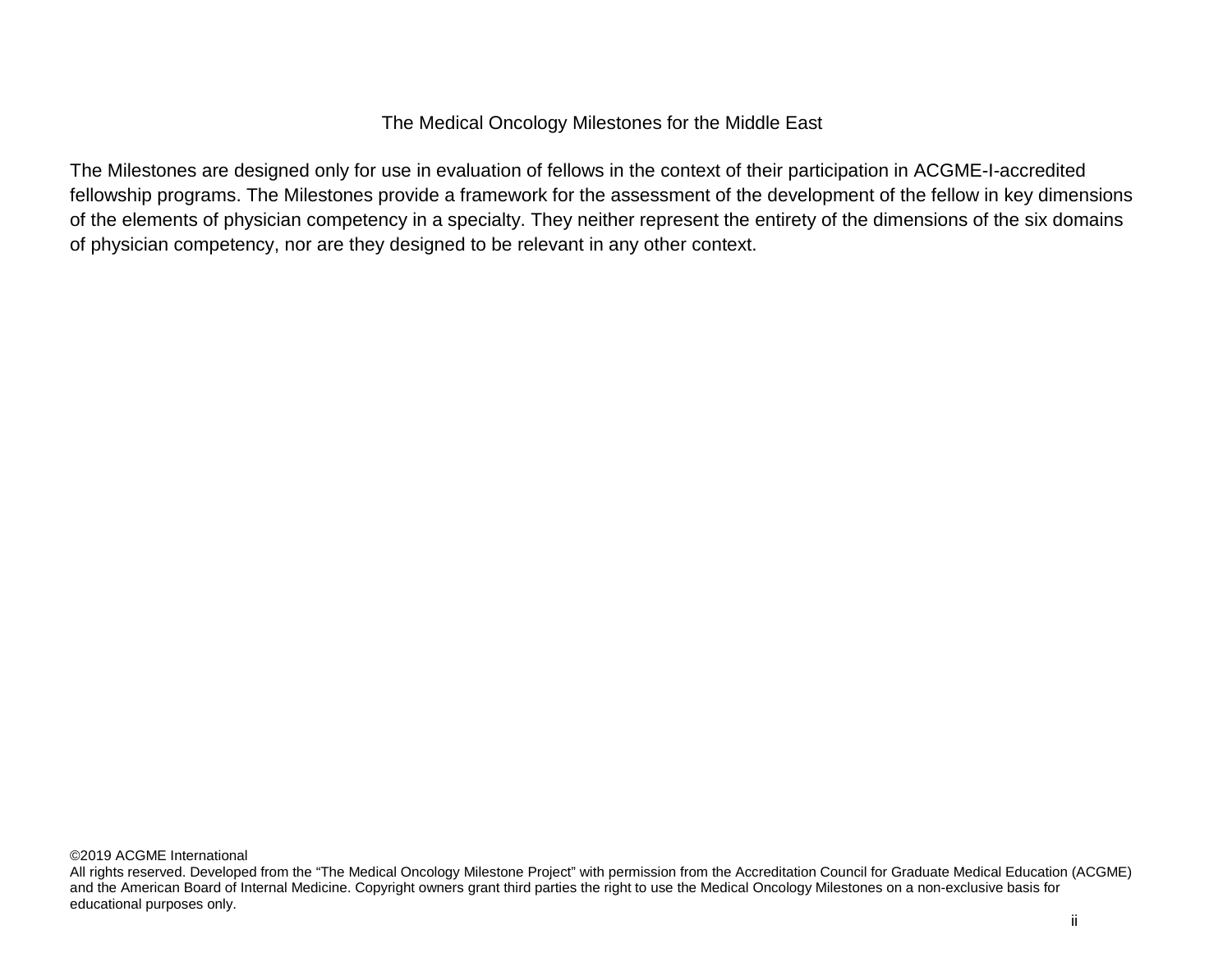# **Milestones Reporting**

This document presents milestones designed for programs to use in semi-annual review of fellow performance and reporting to the ACGME-I. Milestones are knowledge, skills, attitudes, and other attributes for each of the ACGME-I Competencies organized in a developmental framework from less to more advanced. They are descriptors and targets for fellow performance as a learner moves from entry into their program through graduation.

For each period, review and reporting will involve selecting milestone levels that best describe each fellow's current performance and attributes. Milestones are arranged in numbered levels. Tracking from "Level 1" to "Level 5" is synonymous with moving from novice to expert in the specialty. These levels do not correspond with time in the educational program. Dependent upon previous education and experience, fellows may enter a program at varying points in the Milestones.

Selection of a level implies that the fellow substantially demonstrates the milestones in that level, as well as those in lower levels (see the diagram on page v).

**Level 1:** The fellow demonstrates milestones expected of an incoming fellow.

Level 2: The fellow is advancing and demonstrating additional milestones, but is not yet performing at a mid-fellowship level.

**Level 3:** The fellow continues to advance and demonstrate additional milestones; the fellow consistently demonstrates the majority of milestones targeted for fellowship.

Level 4: The fellow has advanced so that he or she now substantially demonstrates the milestones targeted for fellowship. This level is designed as the graduation target.

Level 5: The fellow has advanced beyond performance targets set for fellowship and is demonstrating "aspirational" goals, which might describe the performance of someone who has been in practice for several years. It is expected that only a few exceptional fellows will reach this level.

<sup>©2019</sup> ACGME International

All rights reserved. Developed from the "The Medical Oncology Milestone Project" with permission from the Accreditation Council for Graduate Medical Education (ACGME) and the American Board of Internal Medicine. Copyright owners grant third parties the right to use the Medical Oncology Milestones on a non-exclusive basis for educational purposes only.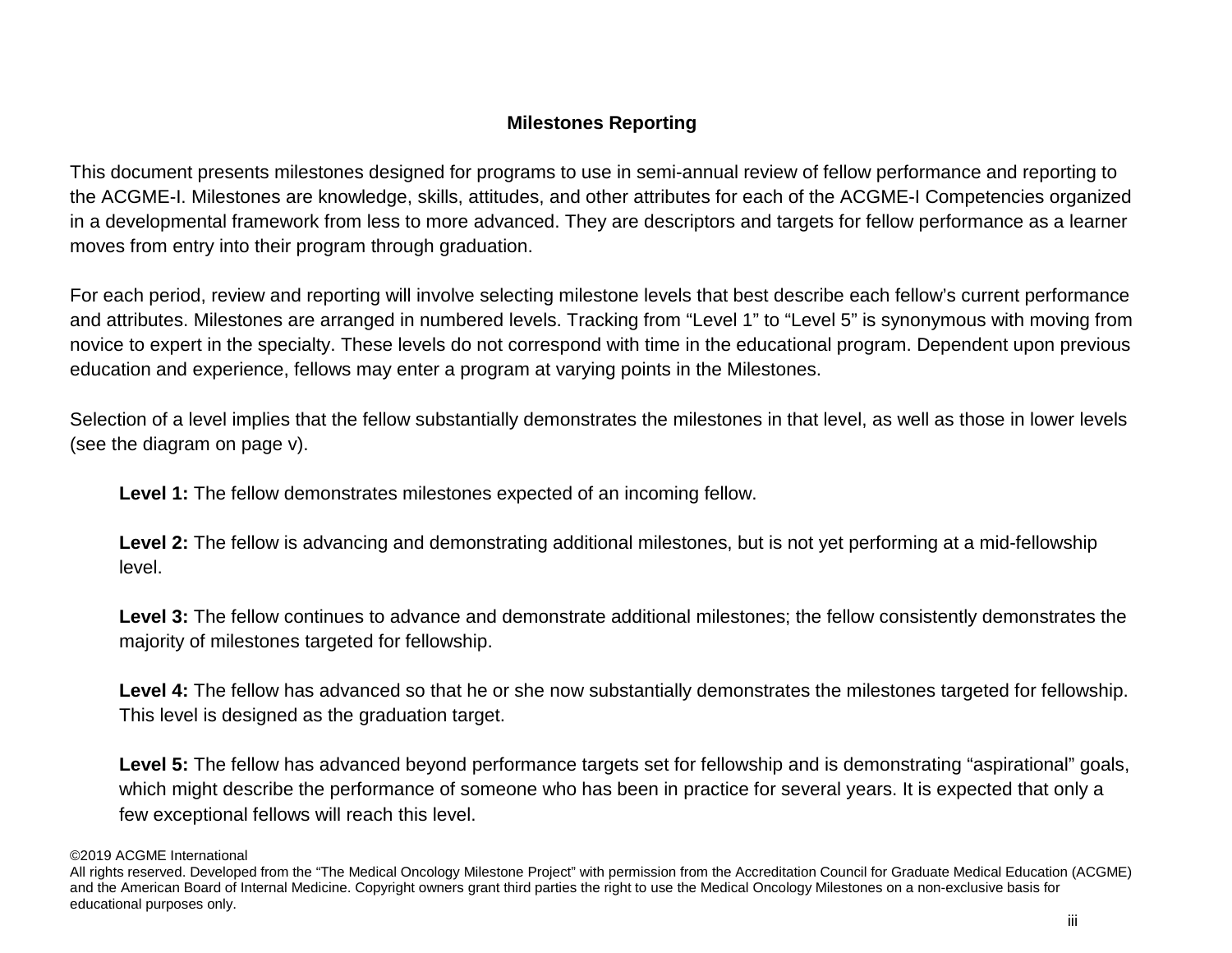## **Additional Notes**

The "Level 4" Milestones are designed as the graduation *target* and *do not* represent a graduation *requirement*. Making decisions about readiness for graduation is the purview of the program director. Study of Milestones performance data will be required before the ACGME-I and its partners will be able to determine whether milestones in the first four levels appropriately represent the developmental framework, and whether Milestone data overall are of sufficient quality to be used for high-stakes decisions.

*Answers to Frequently Asked Questions about Milestones are posted on the ACGME-I website.*

All rights reserved. Developed from the "The Medical Oncology Milestone Project" with permission from the Accreditation Council for Graduate Medical Education (ACGME) and the American Board of Internal Medicine. Copyright owners grant third parties the right to use the Medical Oncology Milestones on a non-exclusive basis for educational purposes only.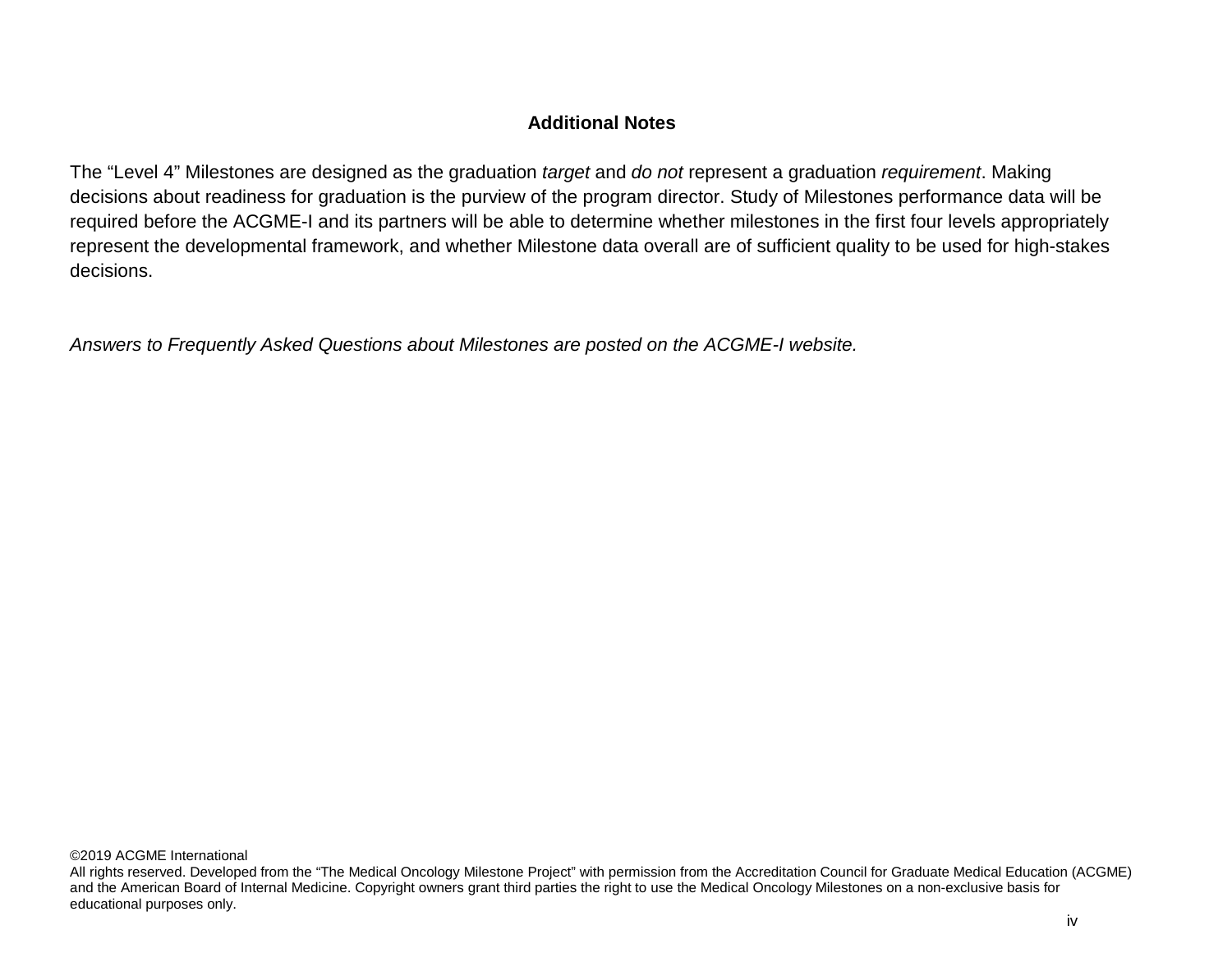The diagram below presents an example set of milestones for one subcompetency in the same format as the ACGME-I Report Worksheet. For each reporting period, a learner's performance on the milestones for each subcompetency will be indicated by selecting the level of milestones that best describes that learner's performance in relation to those milestones.

| Systems-Based Practice 1: Patient Safety and Quality Improvement        |                                                                 |                                                                    |                                                             |                                                                                |
|-------------------------------------------------------------------------|-----------------------------------------------------------------|--------------------------------------------------------------------|-------------------------------------------------------------|--------------------------------------------------------------------------------|
| Level 1                                                                 | Level <sub>2</sub>                                              | Level 3                                                            | Level 4                                                     | Level 5                                                                        |
| Demonstrates                                                            | Identifies system                                               | Participates in analysis                                           | Conducts analysis of                                        | Actively engages teams                                                         |
| knowledge of common<br>patient safety events                            | factors that lead to<br>patient safety events                   | of patient safety events<br>(simulated or actual)                  | patient safety events<br>and offers error                   | and processes to<br>modify systems to                                          |
|                                                                         |                                                                 |                                                                    | prevention strategies<br>(simulated or actual)              | prevent patient safety<br>events                                               |
| Demonstrates                                                            | Reports patient safety                                          | Participates in                                                    | Discloses patient safety                                    |                                                                                |
| knowledge of how to<br>report patient safety<br>events                  | events through<br>institutional reporting<br>systems (actual or | disclosure of patient<br>safety events to<br>patients and families | events to patients and<br>families (simulated or<br>actual) | Role models or mentors<br>others in the disclosure<br>of patient safety events |
|                                                                         | simulated)                                                      | (simulated or actual)                                              | Demonstrates the skills                                     |                                                                                |
| Demonstrates<br>knowledge of basic                                      | Describes local quality<br>improvement initiatives              | Participates in local<br>quality improvement                       | required to identify,<br>develop, implement, and            | Creates, implements,<br>and assesses quality                                   |
| quality improvement<br>methodologies and                                | (e.g., community<br>vaccination rate.                           | initiatives                                                        | analyze a quality<br>improvement project                    | improvement initiatives<br>at the institutional or                             |
| metrics                                                                 | infection rate, smoking<br>cessation)                           |                                                                    |                                                             | community level                                                                |
|                                                                         |                                                                 |                                                                    |                                                             |                                                                                |
|                                                                         |                                                                 |                                                                    |                                                             |                                                                                |
| Comments:                                                               |                                                                 |                                                                    |                                                             | Not yet achieved Level 1                                                       |
| Selecting a response box in the middle                                  |                                                                 | Selecting a response box on the line in                            |                                                             |                                                                                |
| of a level implies that milestones in                                   |                                                                 | between levels indicates that milestones in                        |                                                             |                                                                                |
| that level and in lower levels have been<br>substantially demonstrated. |                                                                 | lower levels have been substantially                               |                                                             |                                                                                |
|                                                                         |                                                                 | demonstrated as well as some milestones in                         |                                                             |                                                                                |
|                                                                         |                                                                 | the higher level(s).                                               |                                                             |                                                                                |

### ©2019 ACGME International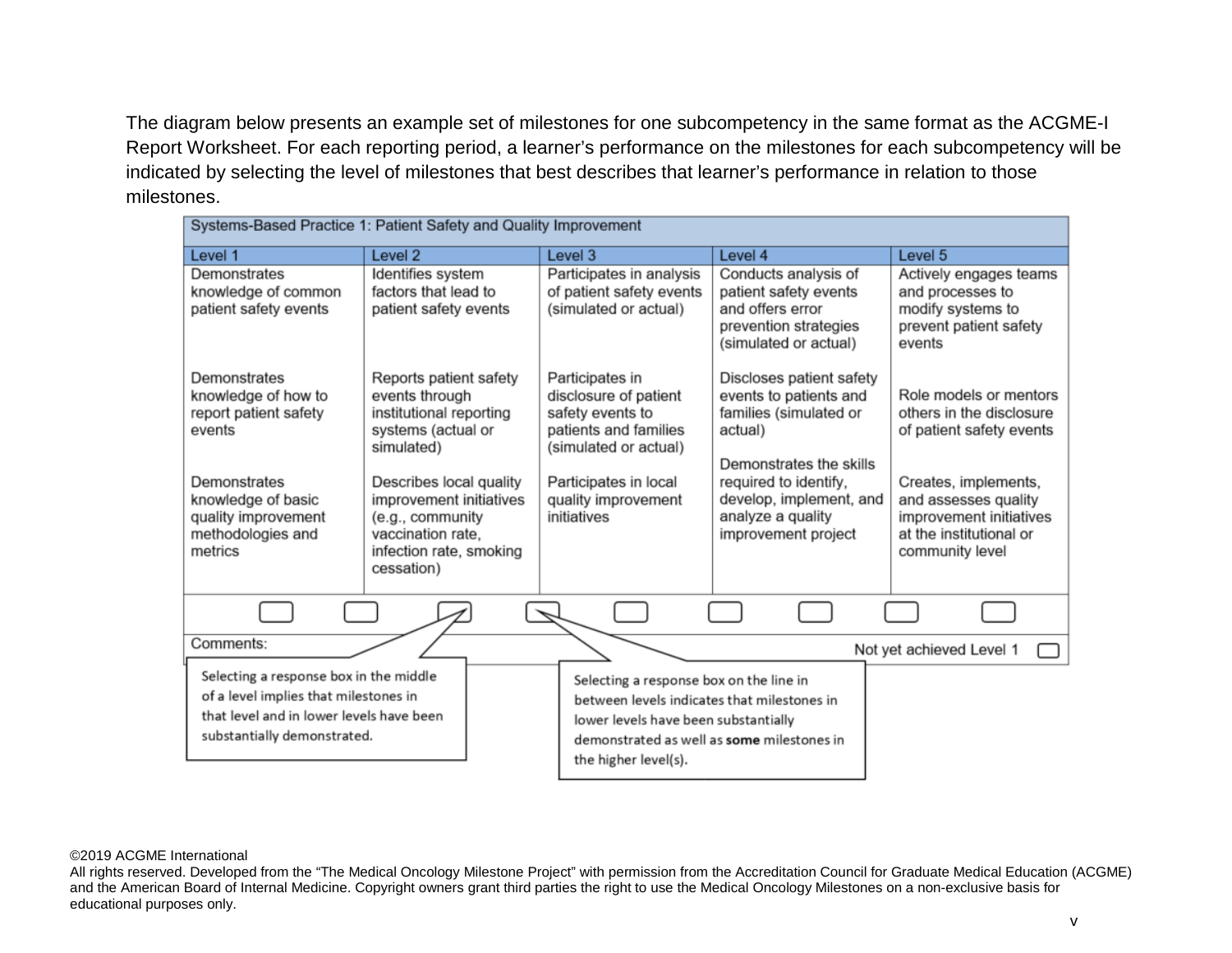| Patient Care 1: Accesses Data Sources to Synthesize Patient and Disease Specific Information Necessary for Clinical Assessment |                                                                             |                                                                                                                                                      |                                                                                                                                        |                                                                   |
|--------------------------------------------------------------------------------------------------------------------------------|-----------------------------------------------------------------------------|------------------------------------------------------------------------------------------------------------------------------------------------------|----------------------------------------------------------------------------------------------------------------------------------------|-------------------------------------------------------------------|
| Level 1                                                                                                                        | Level 2                                                                     | Level 3                                                                                                                                              | Level 4                                                                                                                                | Level 5                                                           |
| Accesses data and<br>gathers a history<br>standard for general<br>internal medicine                                            | Gathers a disease-<br>specific history, with<br>assistance                  | Accesses data from<br>multiple sources and<br>collects disease-specific<br>history, including<br>psychosocial issues, from<br>the patient and family | Consistently synthesizes<br>data from multiple<br>sources and collects a<br>disease-specific history<br>from the patient and<br>family | Role models gathering<br>and synthesis of clinical<br>information |
| Performs a physical<br>examination standard for<br>general internal medicine                                                   | Performs a disease-<br>specific physical<br>examination, with<br>assistance | Completes a disease-<br>specific physical<br>examination                                                                                             | Consistently completes a<br>disease-specific physical<br>examination                                                                   |                                                                   |
|                                                                                                                                |                                                                             |                                                                                                                                                      |                                                                                                                                        |                                                                   |
| Comments:<br>Not Yet Achieved Level 1                                                                                          |                                                                             |                                                                                                                                                      |                                                                                                                                        |                                                                   |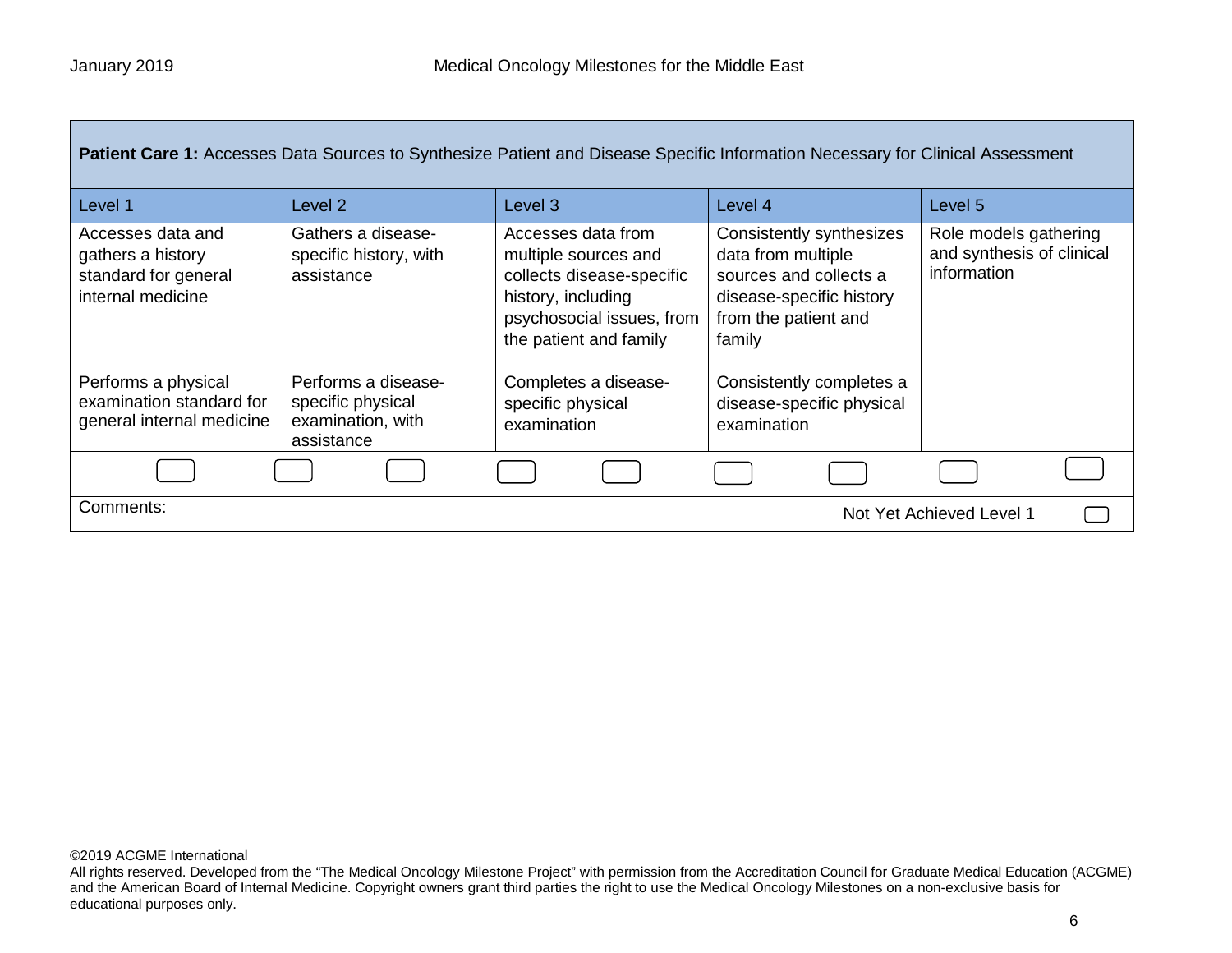| <b>Patient Care 2:</b> Diagnoses and Assigns Stage and Severity of Oncology Disorders                                                                        |                                                                                                                                        |                                                                                                                                   |                                                                                                                            |                                                                                                                                                                                                                      |
|--------------------------------------------------------------------------------------------------------------------------------------------------------------|----------------------------------------------------------------------------------------------------------------------------------------|-----------------------------------------------------------------------------------------------------------------------------------|----------------------------------------------------------------------------------------------------------------------------|----------------------------------------------------------------------------------------------------------------------------------------------------------------------------------------------------------------------|
| Level 1                                                                                                                                                      | Level 2                                                                                                                                | Level 3                                                                                                                           | Level 4                                                                                                                    | Level 5                                                                                                                                                                                                              |
| Generates a differential<br>diagnosis expected of a<br>graduating internal<br>medicine resident<br>Orders testing without<br>clear differential<br>diagnosis | Generates an informed<br>differential diagnosis,<br>with assistance<br>Orders and interprets<br>diagnostic studies, with<br>assistance | Generates an informed<br>differential diagnosis<br>Orders and interprets<br>diagnostic studies,<br>including molecular<br>studies | Generates a diagnosis<br>and assigns stage and<br>disease severity informed<br>by evidence-based<br>studies and guidelines | Role models the<br>generation of a<br>diagnosis, including rare<br>variants and atypical<br>presentations, and<br>assigns stage and<br>disease severity,<br>informed by evidence-<br>based studies and<br>guidelines |
|                                                                                                                                                              |                                                                                                                                        |                                                                                                                                   |                                                                                                                            |                                                                                                                                                                                                                      |
| Comments:<br>Not Yet Achieved Level 1                                                                                                                        |                                                                                                                                        |                                                                                                                                   |                                                                                                                            |                                                                                                                                                                                                                      |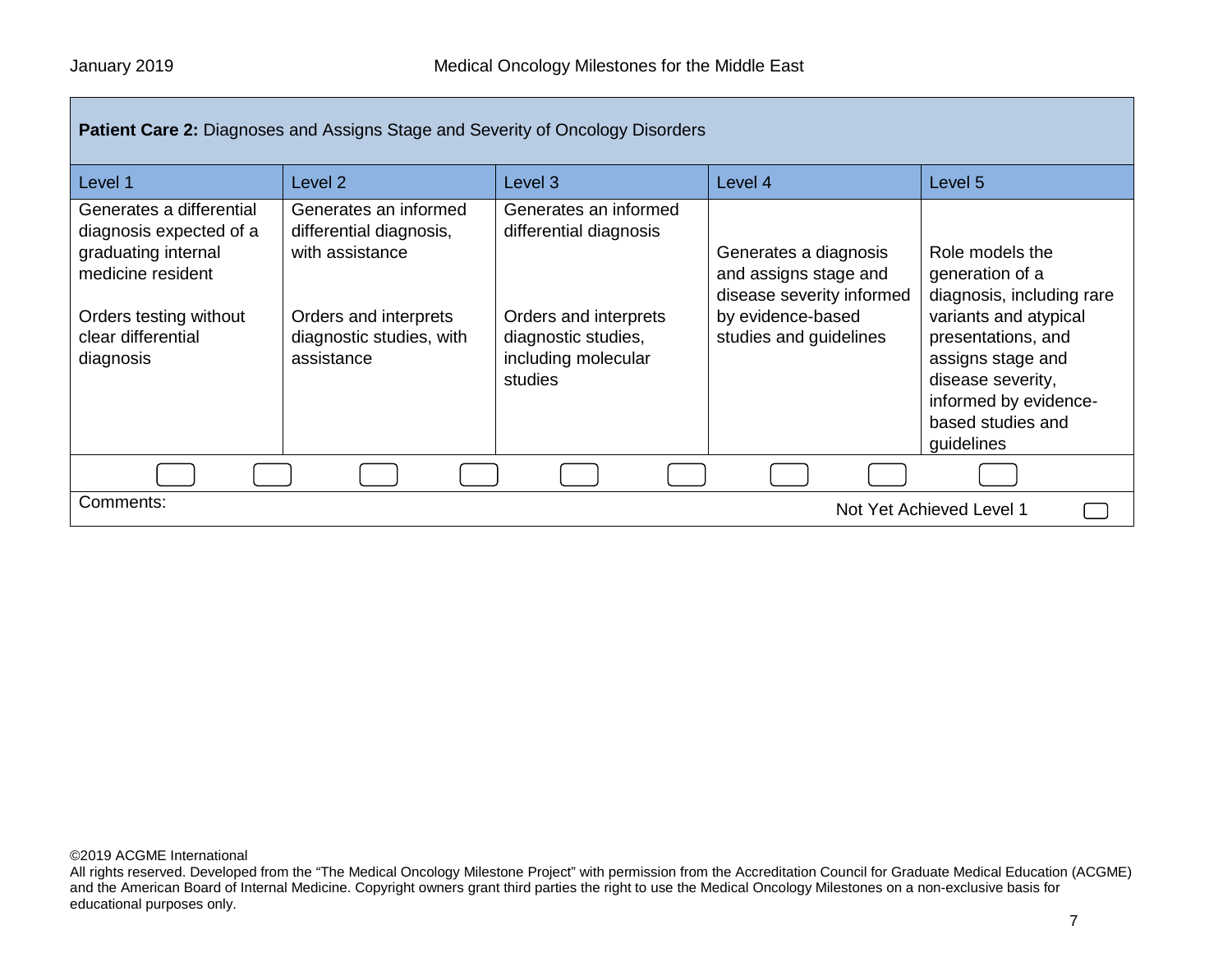| <b>Patient Care 3: Formulates the Management Plan</b>                                        |                                                                                                          |                                                                                                                              |                                                                                                                                                                          |                                                           |
|----------------------------------------------------------------------------------------------|----------------------------------------------------------------------------------------------------------|------------------------------------------------------------------------------------------------------------------------------|--------------------------------------------------------------------------------------------------------------------------------------------------------------------------|-----------------------------------------------------------|
| Level 1                                                                                      | Level <sub>2</sub>                                                                                       | Level <sub>3</sub>                                                                                                           | Level 4                                                                                                                                                                  | Level 5                                                   |
| Formulates a<br>management plan for<br>patients without<br>comorbidities, with<br>assistance | Formulates a<br>management plan using<br>decision support tools for<br>patients without<br>comorbidities | Formulates a<br>management plan with<br>consideration of disease<br>and patient factors and<br>enrollment in clinical trials | Consistently formulates<br>management plans that<br>include consideration of<br>clinical trial enrollment<br>and conforms to patient<br>preferences and goals of<br>care | Serves as an expert in<br>formulating management<br>plans |
|                                                                                              |                                                                                                          |                                                                                                                              |                                                                                                                                                                          |                                                           |
| Comments:                                                                                    |                                                                                                          |                                                                                                                              |                                                                                                                                                                          | Not Yet Achieved Level 1                                  |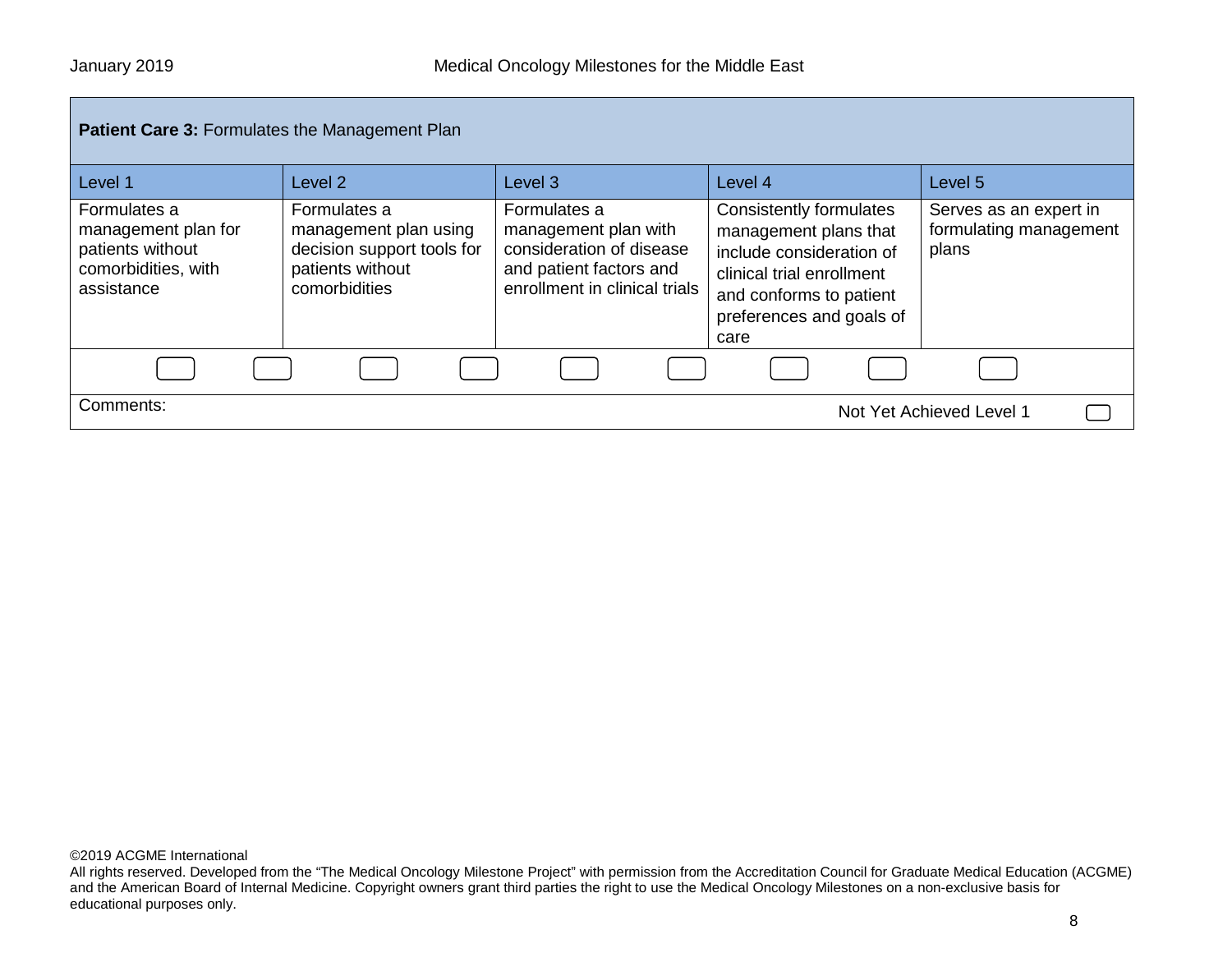| Patient Care 4: Adjusts Management Plans for Acute and Chronic Issues                              |                                                                                   |                                                                                                                       |                                                                                                                                                                                 |                                                                                                         |
|----------------------------------------------------------------------------------------------------|-----------------------------------------------------------------------------------|-----------------------------------------------------------------------------------------------------------------------|---------------------------------------------------------------------------------------------------------------------------------------------------------------------------------|---------------------------------------------------------------------------------------------------------|
| Level 1                                                                                            | Level 2                                                                           | Level <sub>3</sub>                                                                                                    | Level 4                                                                                                                                                                         | Level 5                                                                                                 |
| Adjusts management<br>plans according to<br>standard guidelines and<br>toxicities, with assistance | Adjusts management<br>plans according to<br>standard guidelines and<br>toxicities | Adjusts management<br>plans based on response<br>to treatment, side effects<br>of the treatment, and<br>comorbidities | Adjusts management<br>plans based on<br>anticipation and<br>recognition of subtle<br>toxicities and long-term<br>sequelae and/or changes<br>in patient preferences<br>and goals | Serves as an expert in<br>developing and<br>implementing pathways<br>that influence<br>management plans |
|                                                                                                    |                                                                                   |                                                                                                                       |                                                                                                                                                                                 |                                                                                                         |
| Comments:                                                                                          | Not Yet Achieved Level 1                                                          |                                                                                                                       |                                                                                                                                                                                 |                                                                                                         |

All rights reserved. Developed from the "The Medical Oncology Milestone Project" with permission from the Accreditation Council for Graduate Medical Education (ACGME) and the American Board of Internal Medicine. Copyright owners grant third parties the right to use the Medical Oncology Milestones on a non-exclusive basis for educational purposes only.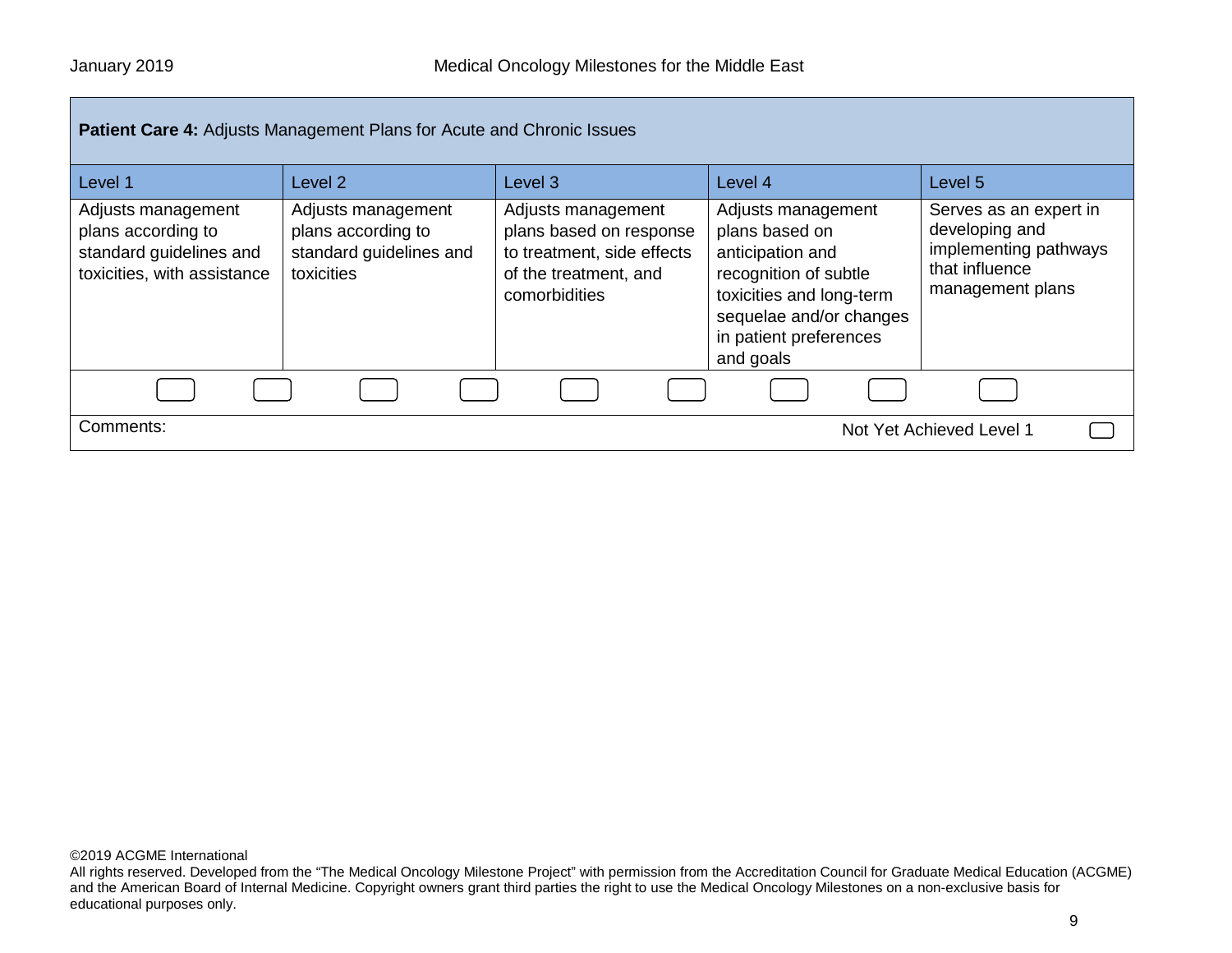| <b>Patient Care 5: Competence in Procedures: Performance of Bone Marrow Biopsies and Aspirations</b> |                                                                  |                                                                               |                                                                            |                                                                               |
|------------------------------------------------------------------------------------------------------|------------------------------------------------------------------|-------------------------------------------------------------------------------|----------------------------------------------------------------------------|-------------------------------------------------------------------------------|
| Level 1                                                                                              | Level <sub>2</sub>                                               | Level <sub>3</sub>                                                            | Level 4                                                                    | Level 5                                                                       |
| Discusses the indications<br>for and assists with all<br>required procedures                         | Performs all required<br>procedures, with direct<br>supervision  | Competently performs all<br>required procedures, with<br>indirect supervision | Proficiently and<br>independently performs<br>all required procedures      | Serves as an expert for<br>all required procedures<br>and their complications |
| Discusses potential<br>procedural complications                                                      | Recognizes<br>complications of<br>procedures and enlists<br>help | Manages complications<br>of procedures, with<br>supervision                   | Anticipates and<br>independently manages<br>complications of<br>procedures |                                                                               |
|                                                                                                      |                                                                  |                                                                               |                                                                            |                                                                               |
| Comments:<br>Not Yet Achieved Level 1                                                                |                                                                  |                                                                               |                                                                            |                                                                               |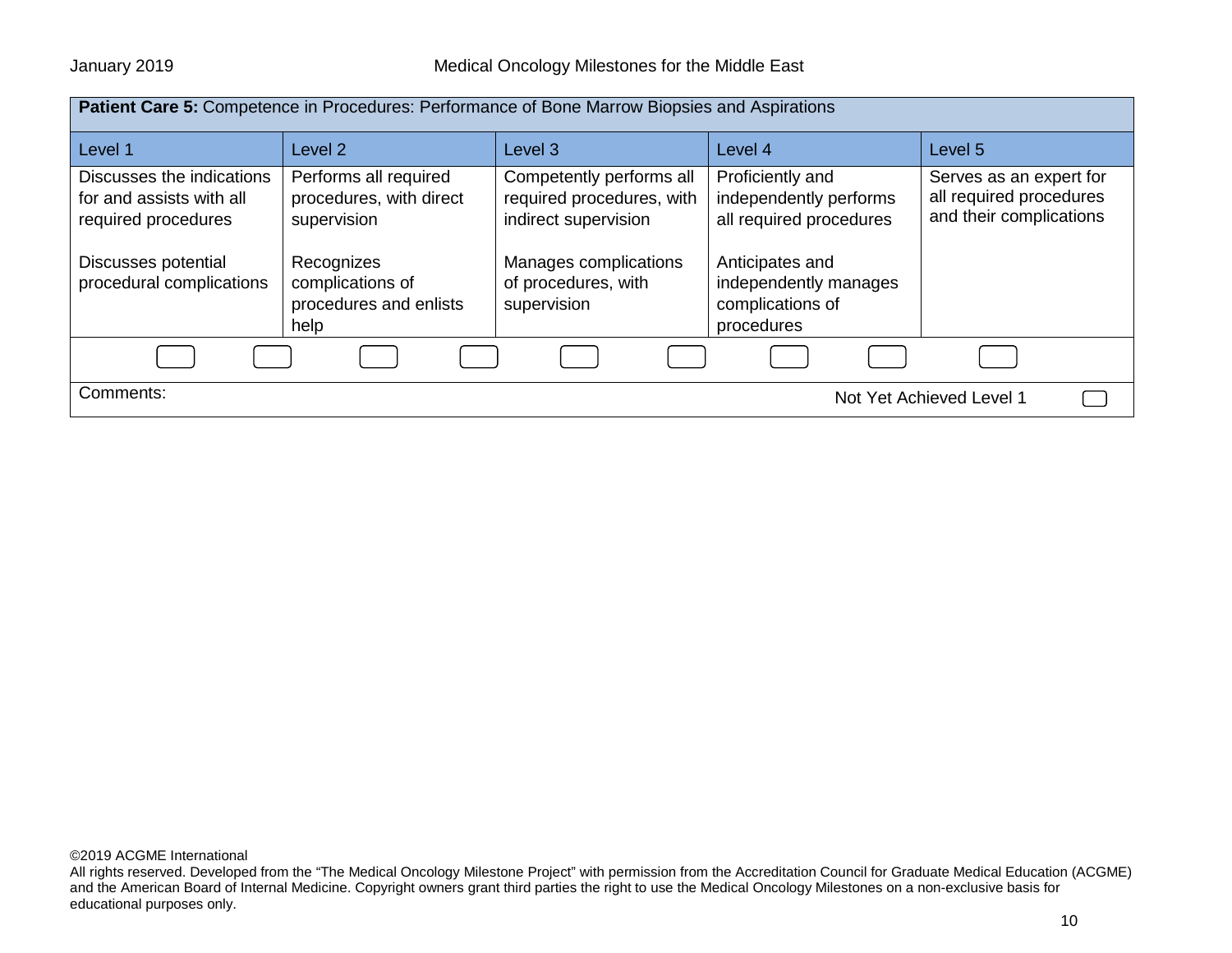| Medical Knowledge 1: Malignant Hematology (includes Pathophysiology, Diagnostics, Prognostic Information, and Treatment) |                                                                                                           |                                                                                                                                                  |                                                                                                                                                   |                                      |
|--------------------------------------------------------------------------------------------------------------------------|-----------------------------------------------------------------------------------------------------------|--------------------------------------------------------------------------------------------------------------------------------------------------|---------------------------------------------------------------------------------------------------------------------------------------------------|--------------------------------------|
| Level 1                                                                                                                  | Level 2                                                                                                   | Level 3                                                                                                                                          | Level 4                                                                                                                                           | Level 5                              |
| Demonstrates basic<br>knowledge of specialty<br>disorders                                                                | Demonstrates expanding<br>knowledge of specialty<br>disorders and<br>development of clinical<br>reasoning | Demonstrates sufficient<br>knowledge of specialty<br>disorders and clinical<br>reasoning skills to<br>determine evidence-<br>based interventions | Synthesizes advanced<br>knowledge of specialty<br>disorders and utilizes<br>clinical reasoning skills to<br>develop personalized<br>interventions | Serves as a subject<br>matter expert |
|                                                                                                                          |                                                                                                           |                                                                                                                                                  |                                                                                                                                                   |                                      |
| Comments:                                                                                                                |                                                                                                           |                                                                                                                                                  | Not Yet Achieved Level 1                                                                                                                          |                                      |

All rights reserved. Developed from the "The Medical Oncology Milestone Project" with permission from the Accreditation Council for Graduate Medical Education (ACGME) and the American Board of Internal Medicine. Copyright owners grant third parties the right to use the Medical Oncology Milestones on a non-exclusive basis for educational purposes only.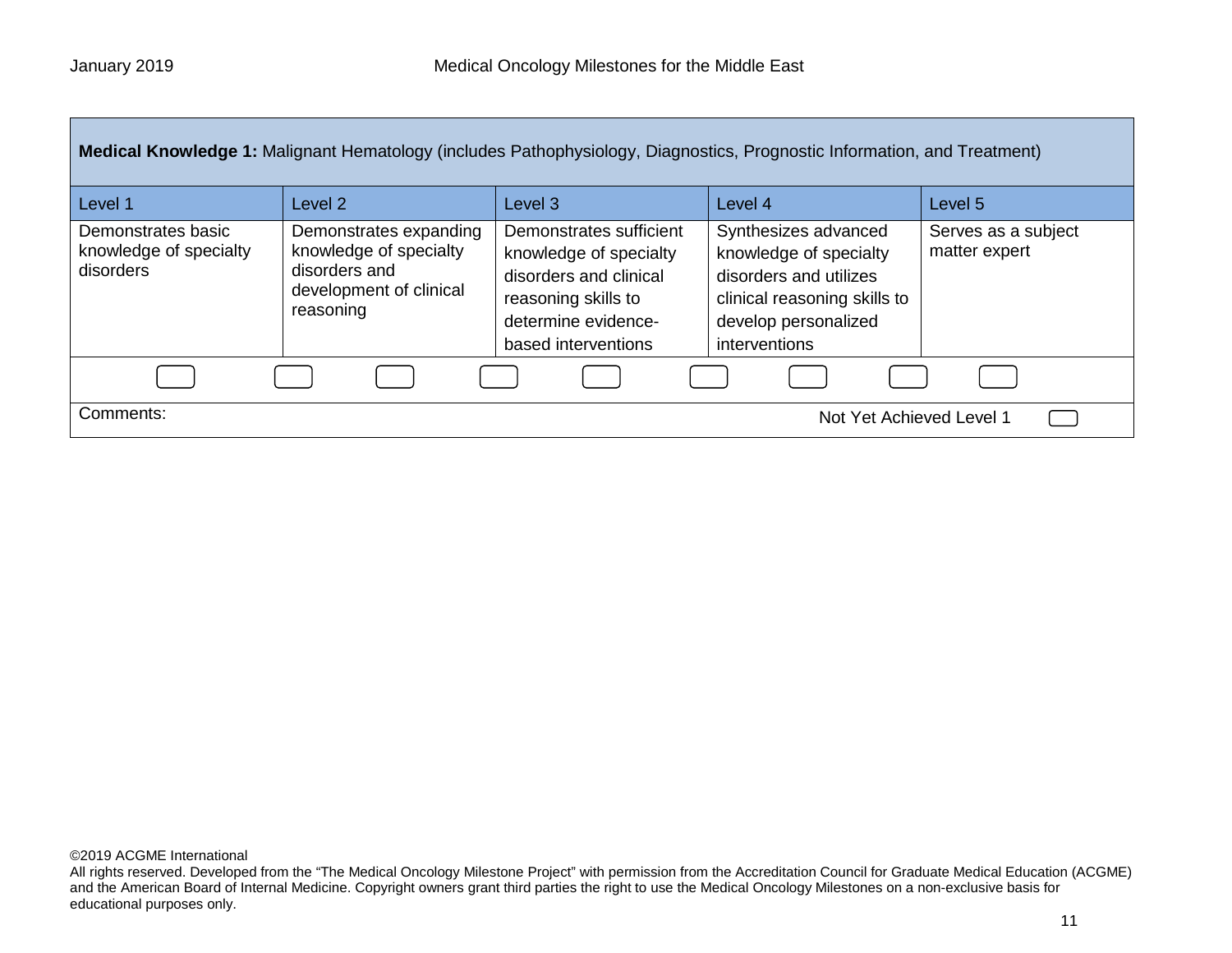|                                                           |                                                                                                           |                                                                                                                                                  | Medical Knowledge 2: Solid Tumor Oncology (includes Pathophysiology, Diagnostics, Prognostics Information, and Treatment)                     |                                      |  |
|-----------------------------------------------------------|-----------------------------------------------------------------------------------------------------------|--------------------------------------------------------------------------------------------------------------------------------------------------|-----------------------------------------------------------------------------------------------------------------------------------------------|--------------------------------------|--|
| Level 1                                                   | Level 2                                                                                                   | Level <sub>3</sub>                                                                                                                               | Level 4                                                                                                                                       | Level <sub>5</sub>                   |  |
| Demonstrates basic<br>knowledge of specialty<br>disorders | Demonstrates expanding<br>knowledge of specialty<br>disorders and<br>development of clinical<br>reasoning | Demonstrates sufficient<br>knowledge of specialty<br>disorders and clinical<br>reasoning skills to<br>determine evidence-<br>based interventions | Synthesizes advanced<br>knowledge of specialty<br>disorders and uses<br>clinical reasoning skills to<br>develop personalized<br>interventions | Serves as a subject<br>matter expert |  |
|                                                           |                                                                                                           |                                                                                                                                                  |                                                                                                                                               |                                      |  |
| Comments:                                                 | Not Yet Achieved Level 1                                                                                  |                                                                                                                                                  |                                                                                                                                               |                                      |  |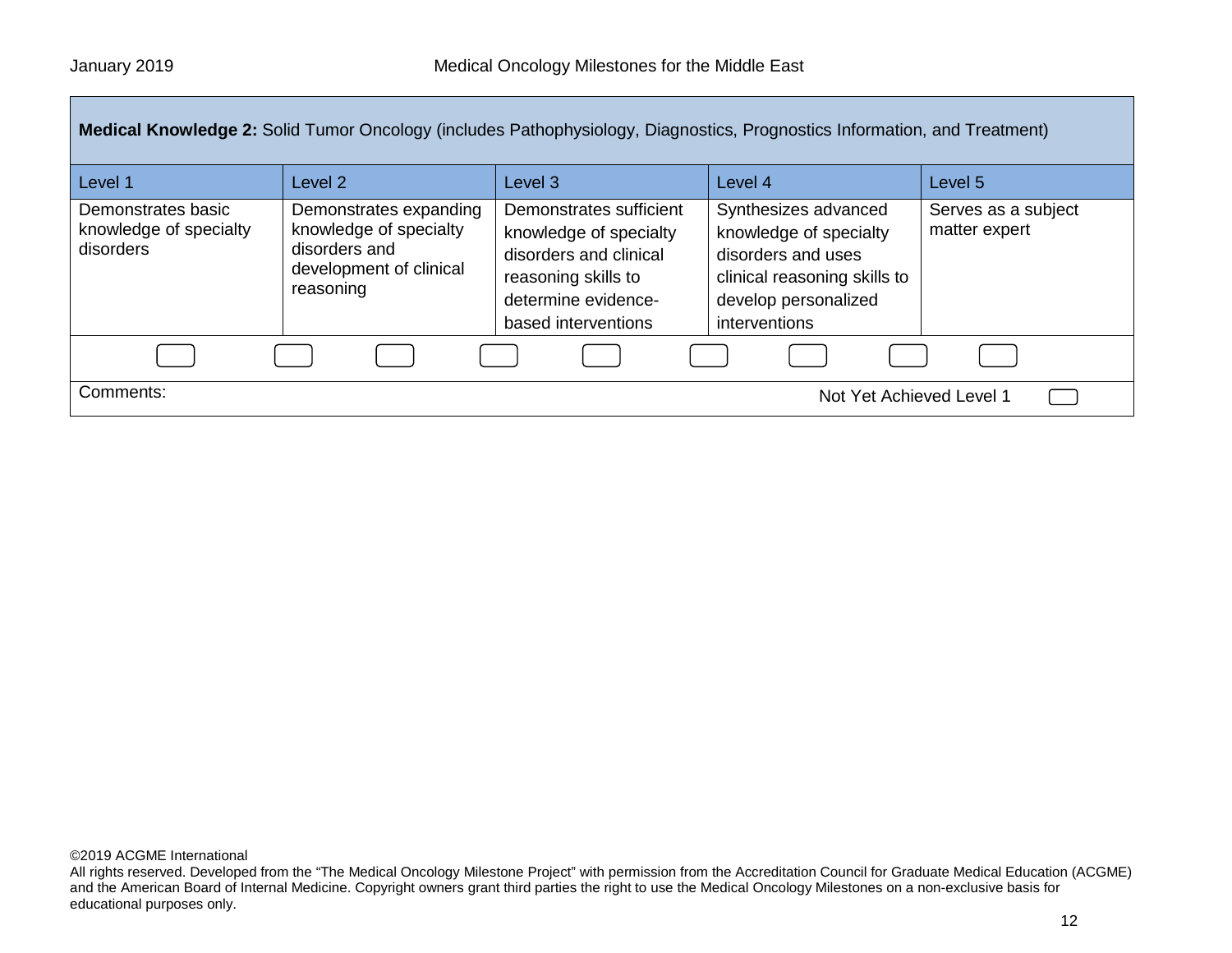| <b>Medical Knowledge 3: Scholarly Activity</b>        |                                                                 |                                                                 |                                                                                                                                                                                                         |                                                                                                                                          |
|-------------------------------------------------------|-----------------------------------------------------------------|-----------------------------------------------------------------|---------------------------------------------------------------------------------------------------------------------------------------------------------------------------------------------------------|------------------------------------------------------------------------------------------------------------------------------------------|
| Level 1                                               | Level 2                                                         | Level 3                                                         | Level 4                                                                                                                                                                                                 | Level 5                                                                                                                                  |
| Identifies areas worthy<br>of scholarly investigation | Formulates a scholarly<br>plan under supervision<br>of a mentor | Presents products of<br>scholarly activity at local<br>meetings | Disseminates products<br>of scholarly activity at<br>regional (Middle East)<br>or international<br>meetings, and/or<br>submits an abstract to<br>regional (Middle East)<br>or international<br>meetings | Publication of<br>independent research<br>that has generated new<br>medical knowledge,<br>educational programs or<br>process improvement |
|                                                       |                                                                 |                                                                 |                                                                                                                                                                                                         |                                                                                                                                          |
| Comments:                                             |                                                                 |                                                                 | Not Yet Achieved Level 1                                                                                                                                                                                |                                                                                                                                          |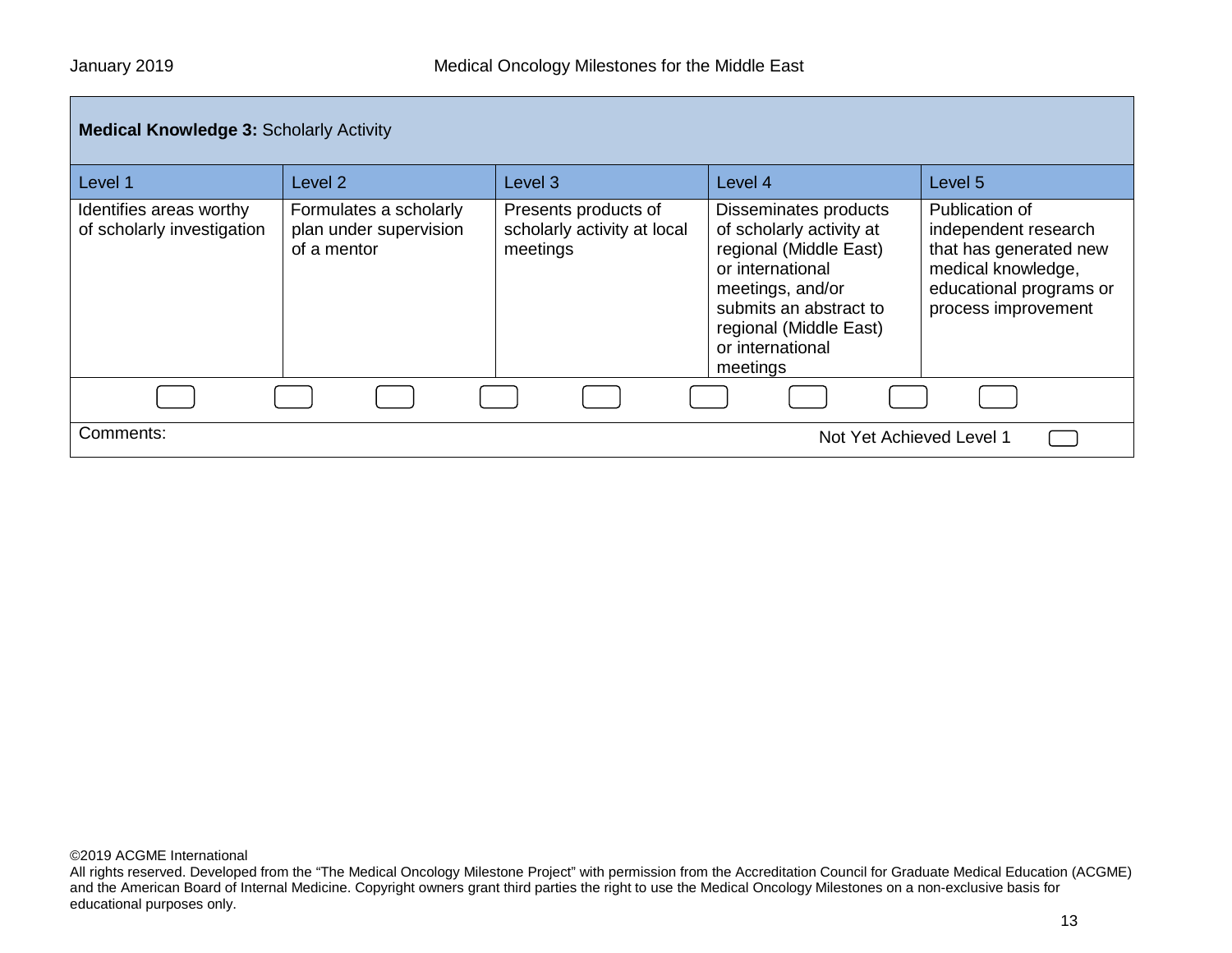| <b>Systems-Based Practice 1: Patient Safety and Quality Improvement</b>                   |                                                                                                                                   |                                                                                                             |                                                                                                                         |                                                                                                                       |
|-------------------------------------------------------------------------------------------|-----------------------------------------------------------------------------------------------------------------------------------|-------------------------------------------------------------------------------------------------------------|-------------------------------------------------------------------------------------------------------------------------|-----------------------------------------------------------------------------------------------------------------------|
| Level 1                                                                                   | Level <sub>2</sub>                                                                                                                | Level 3                                                                                                     | Level 4                                                                                                                 | Level 5                                                                                                               |
| Demonstrates knowledge<br>of common patient safety<br>events                              | Identifies system factors<br>that lead to patient safety<br>events                                                                | Participates in analysis<br>of patient safety events<br>(simulated or actual)                               | Conducts analysis of<br>patient safety events and<br>offers error prevention<br>strategies (simulated or<br>actual)     | Actively engages teams<br>and processes to modify<br>systems to prevent<br>patient safety events                      |
| Demonstrates knowledge<br>of how to report patient<br>safety events                       | Reports patient safety<br>events through<br>institutional reporting<br>systems (simulated or<br>actual)                           | Participates in disclosure<br>of patient safety events<br>to patients and families<br>(simulated or actual) | Discloses patient safety<br>events to patients and<br>families (simulated or<br>actual)                                 | Role models or mentors<br>others in the disclosure of<br>patient safety events                                        |
| Demonstrates knowledge<br>of basic quality<br>improvement<br>methodologies and<br>metrics | Describes local quality<br>improvement initiatives<br>(e.g., community<br>vaccination rate, infection<br>rate, smoking cessation) | Participates in local<br>quality improvement<br>initiatives                                                 | Demonstrates the skills<br>required to identify,<br>develop, implement, and<br>analyze a quality<br>improvement project | Creates, implements, and<br>assesses quality<br>improvement initiatives at<br>the institutional or<br>community level |
|                                                                                           |                                                                                                                                   |                                                                                                             |                                                                                                                         |                                                                                                                       |
| Comments:<br>Not Yet Achieved Level 1                                                     |                                                                                                                                   |                                                                                                             |                                                                                                                         |                                                                                                                       |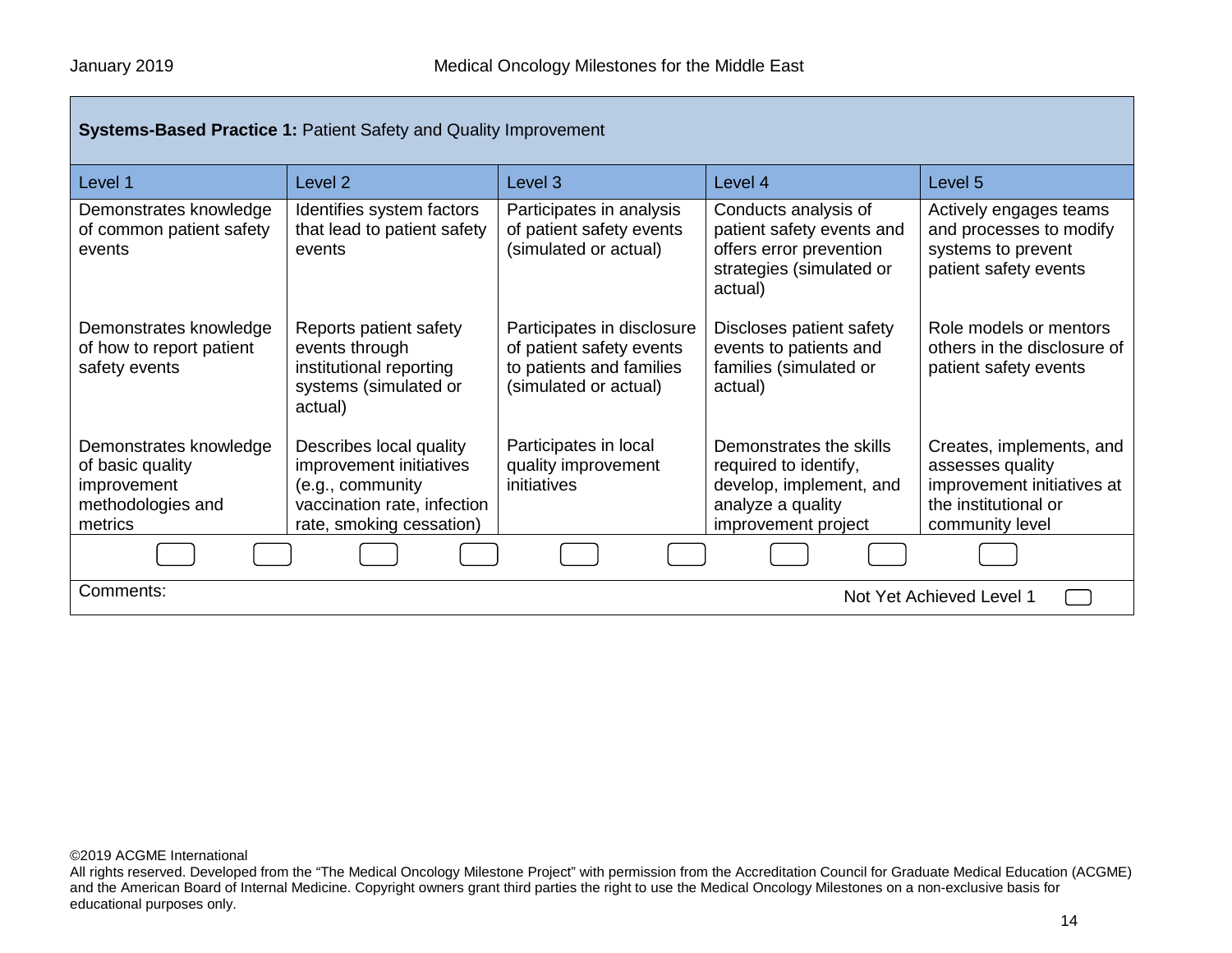| Systems-Based Practice 2: System Navigation for Patient-Centered Care                     |                                                                                                                                    |                                                                                                                                         |                                                                                                                                                                                   |                                                                                                                                    |
|-------------------------------------------------------------------------------------------|------------------------------------------------------------------------------------------------------------------------------------|-----------------------------------------------------------------------------------------------------------------------------------------|-----------------------------------------------------------------------------------------------------------------------------------------------------------------------------------|------------------------------------------------------------------------------------------------------------------------------------|
| Level 1                                                                                   | Level <sub>2</sub>                                                                                                                 | Level <sub>3</sub>                                                                                                                      | Level 4                                                                                                                                                                           | Level 5                                                                                                                            |
| Demonstrates knowledge<br>of care coordination                                            | Coordinates care of<br>patients in routine clinical<br>situations effectively<br>using the roles of the<br>interprofessional teams | Coordinates care of<br>patients in complex<br>clinical situations<br>effectively using the roles<br>of their interprofessional<br>teams | Role models effective<br>coordination of patient-<br>centered care among<br>different disciplines and<br>specialties                                                              | Analyzes the process of<br>care coordination and<br>leads in the design and<br>implementation of<br>improvements                   |
| Identifies key elements<br>for safe and effective<br>transitions of care and<br>hand-offs | Performs safe and<br>effective transitions of<br>care/hand-offs in routine<br>clinical situations                                  | Performs safe and<br>effective transitions of<br>care/hand-offs in<br>complex clinical<br>situations                                    | Role models and<br>advocates for safe and<br>effective transitions of<br>care/hand-offs within and<br>across health care<br>delivery systems,<br>including outpatient<br>settings | Improves quality of<br>transitions of care within<br>and across health care<br>delivery systems to<br>optimize patient<br>outcomes |
| Demonstrates knowledge<br>of population and<br>community health needs<br>and disparities  | Identifies specific<br>population and<br>community health needs<br>and inequities for their<br>local population                    | Uses local resources<br>effectively to meet the<br>needs of a patient<br>population and<br>community                                    | Participates in changing<br>and adapting practice to<br>provide for the needs of<br>specific populations                                                                          | Leads innovations and<br>advocates for populations<br>and communities with<br>health care inequities                               |
|                                                                                           |                                                                                                                                    |                                                                                                                                         |                                                                                                                                                                                   |                                                                                                                                    |
| Comments:<br>Not Yet Achieved Level 1                                                     |                                                                                                                                    |                                                                                                                                         |                                                                                                                                                                                   |                                                                                                                                    |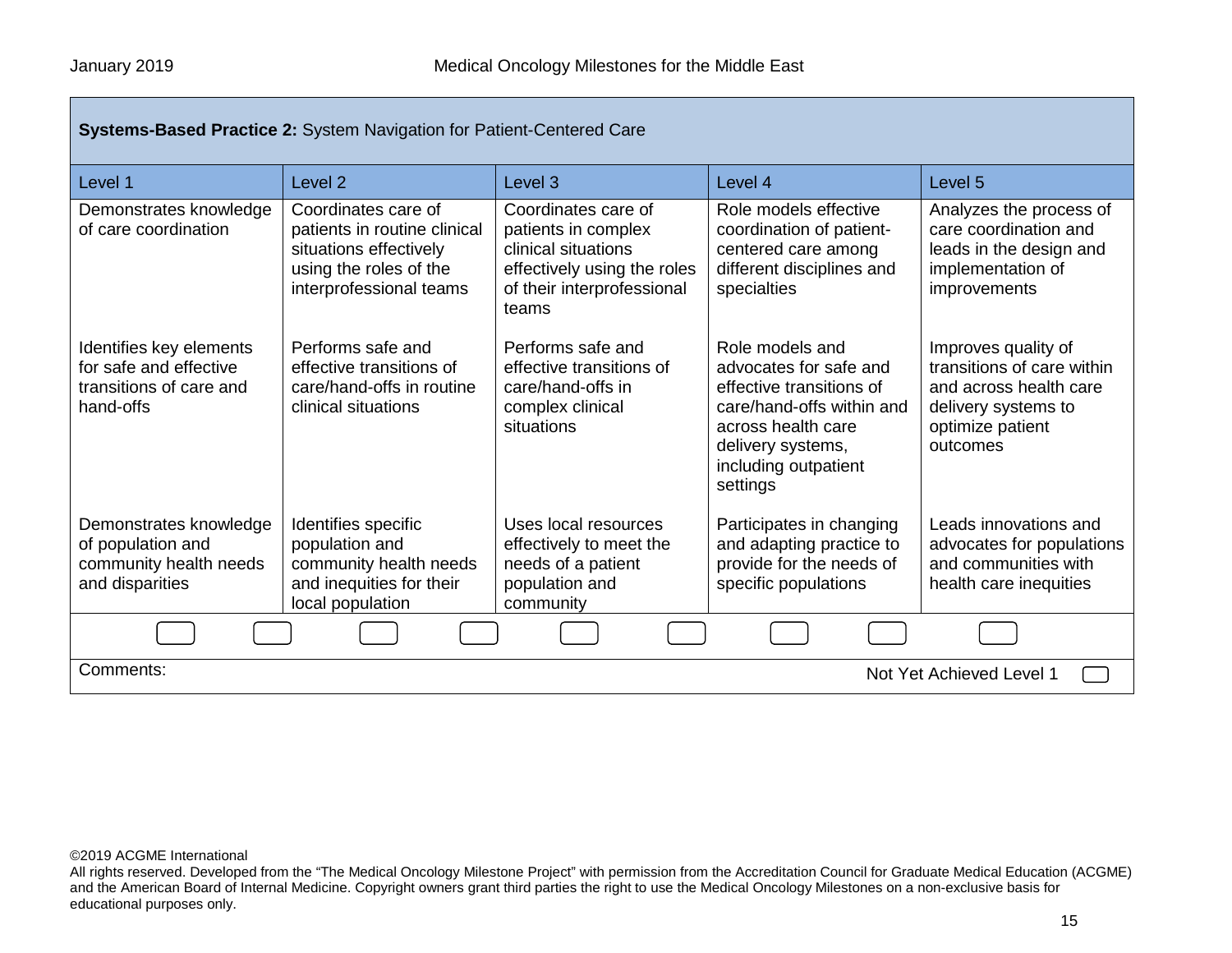| <b>Systems-Based Practice 3: Physician Role in Health Care Systems</b>                                                                         |                                                                                                                                     |                                                                                                                                                                         |                                                                                                                                                                      |                                                                                                                        |
|------------------------------------------------------------------------------------------------------------------------------------------------|-------------------------------------------------------------------------------------------------------------------------------------|-------------------------------------------------------------------------------------------------------------------------------------------------------------------------|----------------------------------------------------------------------------------------------------------------------------------------------------------------------|------------------------------------------------------------------------------------------------------------------------|
| Level 1                                                                                                                                        | Level <sub>2</sub>                                                                                                                  | Level <sub>3</sub>                                                                                                                                                      | Level 4                                                                                                                                                              | Level 5                                                                                                                |
| Identifies components of<br>the complex health care<br>system                                                                                  | Describes the physician's<br>role and how the<br>interrelated components<br>of complex health care<br>system impact patient<br>care | Analyzes how personal<br>practice affects the<br>system (e.g., length of<br>stay, readmission rates,<br>clinical efficiency)                                            | Manages the interrelated<br>components of the<br>complex health care<br>systems for efficient and<br>effective patient care                                          | Advocates for or leads<br>change to enhance<br>systems for high-value,<br>efficient, and effective<br>patient care     |
| Describes basic health<br>payment systems,<br>including government,<br>private, public, and<br>uninsured care and<br>different practice models | Delivers care informed by<br>patient specific payment<br>model                                                                      | Uses shared decision<br>making in patient care,<br>taking into consideration<br>payment models                                                                          | Advocates for patient<br>care understanding the<br>limitations of each<br>patient's payment model<br>(e.g., community<br>resources, patient<br>assistance resources) | Participates in advocacy<br>activities for health policy<br>to better align payment<br>systems with high-value<br>care |
|                                                                                                                                                |                                                                                                                                     | Identifies resources and<br>effectively plans for<br>transition to practice<br>(e.g., information<br>technology, legal, billing<br>and coding, financial,<br>personnel) | Describes basic elements<br>needed to transition to<br>practice (e.g., contract<br>negotiations, malpractice<br>insurance, government<br>regulation, compliance)     |                                                                                                                        |
|                                                                                                                                                |                                                                                                                                     |                                                                                                                                                                         |                                                                                                                                                                      |                                                                                                                        |
| Comments:<br>Not Yet Achieved Level 1                                                                                                          |                                                                                                                                     |                                                                                                                                                                         |                                                                                                                                                                      |                                                                                                                        |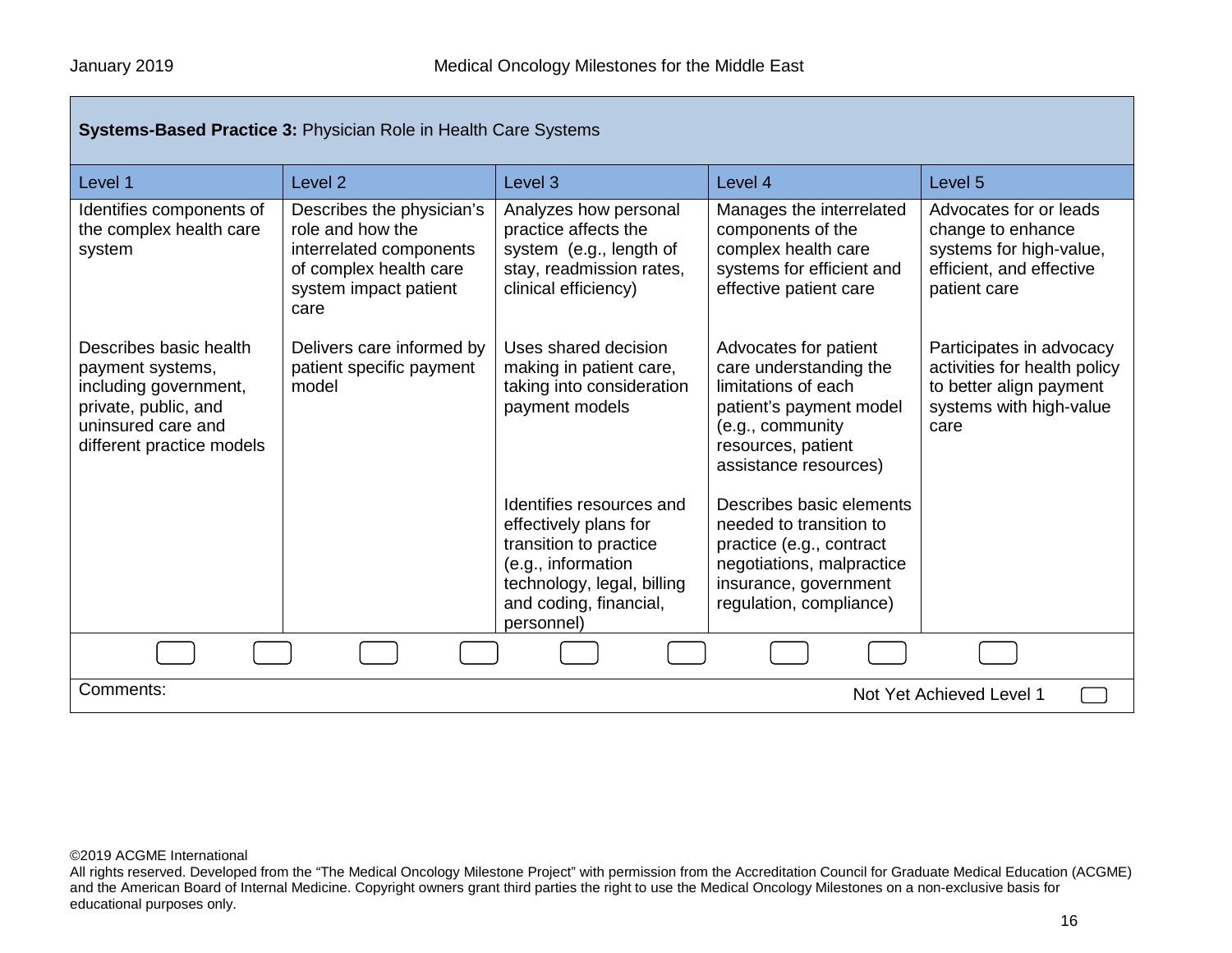| Practice-Based Learning and Improvement 1: Evidence-Based and Informed Practice                                                                                |                                                                                                                             |                                                                                                                                     |                                                                                                                                                                     |                                                                                                                                                       |
|----------------------------------------------------------------------------------------------------------------------------------------------------------------|-----------------------------------------------------------------------------------------------------------------------------|-------------------------------------------------------------------------------------------------------------------------------------|---------------------------------------------------------------------------------------------------------------------------------------------------------------------|-------------------------------------------------------------------------------------------------------------------------------------------------------|
| Level 1                                                                                                                                                        | Level 2                                                                                                                     | Level <sub>3</sub>                                                                                                                  | Level 4                                                                                                                                                             | Level <sub>5</sub>                                                                                                                                    |
| Demonstrates how to<br>access and use available<br>evidence, and<br>incorporate patient<br>preferences and values in<br>order to care for a routine<br>patient | Articulates clinical<br>questions and elicits<br>patient preferences and<br>values in order to guide<br>evidence-based care | Locates and applies<br>the best available<br>evidence, integrated<br>with patient<br>preference, to the care<br>of complex patients | Critically appraises and<br>applies evidence even in<br>the face of uncertainty<br>and conflicting evidence<br>to guide care, tailored to<br>the individual patient | Coaches others to<br>critically appraise and<br>apply evidence for<br>complex patients, and/or<br>participates in the<br>development of<br>guidelines |
|                                                                                                                                                                |                                                                                                                             |                                                                                                                                     |                                                                                                                                                                     |                                                                                                                                                       |
| Comments:<br>Not Yet Achieved Level 1                                                                                                                          |                                                                                                                             |                                                                                                                                     |                                                                                                                                                                     |                                                                                                                                                       |

All rights reserved. Developed from the "The Medical Oncology Milestone Project" with permission from the Accreditation Council for Graduate Medical Education (ACGME) and the American Board of Internal Medicine. Copyright owners grant third parties the right to use the Medical Oncology Milestones on a non-exclusive basis for educational purposes only.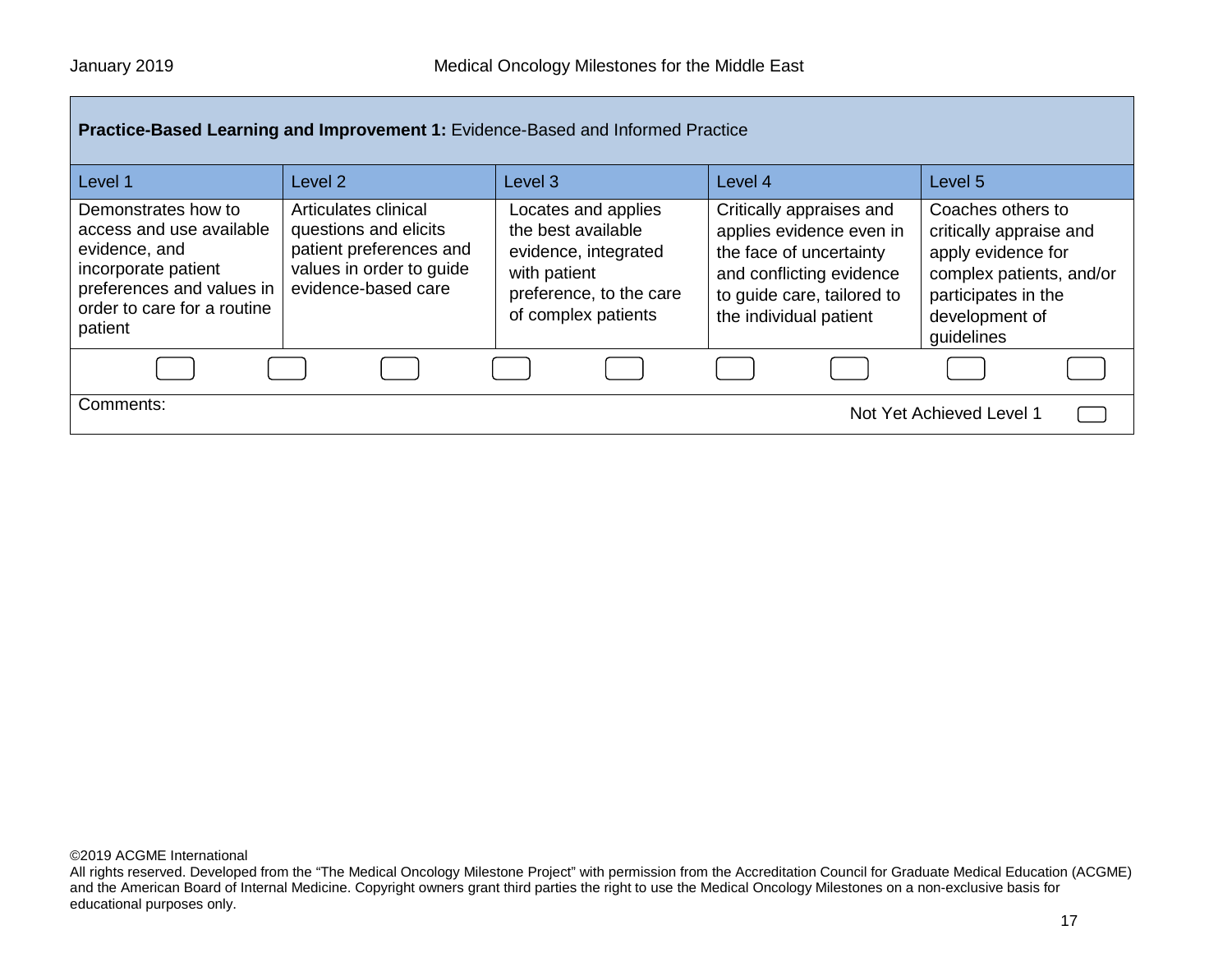| Level 1                                                                                               | Level <sub>2</sub>                                                                                                     | Level 3                                                                                                                                    | Level 4                                                                                                                              | Level 5                                                                                    |
|-------------------------------------------------------------------------------------------------------|------------------------------------------------------------------------------------------------------------------------|--------------------------------------------------------------------------------------------------------------------------------------------|--------------------------------------------------------------------------------------------------------------------------------------|--------------------------------------------------------------------------------------------|
| Accepts responsibility for<br>personal and professional<br>development by<br>establishing goals       | Demonstrates openness<br>to performance data<br>(feedback and other<br>input) in order to inform<br>goals              | Seeks performance data<br>episodically, with<br>adaptability and humility                                                                  | Intentionally seeks<br>performance data<br>consistently, with<br>adaptability and humility                                           | Role models consistently<br>seeking performance<br>data, with adaptability<br>and humility |
| Identifies the factors that<br>contribute to gap(s)<br>between expectations<br>and actual performance | Analyzes and reflects on<br>the factors that contribute<br>to gap(s) between<br>expectations and actual<br>performance | Analyzes, reflects on, and<br>institutes behavioral<br>change(s) to narrow the<br>gap(s) between<br>expectations and actual<br>performance | Challenges assumptions<br>and considers<br>alternatives in narrowing<br>the gap(s) between<br>expectations and actual<br>performance | Coaches others on<br>reflective practice                                                   |
| <b>Actively seeks</b><br>opportunities to improve                                                     | Designs and implements<br>a learning plan, with<br>prompting                                                           | Independently creates<br>and implements a<br>learning plan                                                                                 | Uses performance data<br>to measure the<br>effectiveness of the<br>learning plan and<br>improves it when<br>necessary                | Facilitates the design and<br>implementation of<br>learning plans for others               |
|                                                                                                       |                                                                                                                        |                                                                                                                                            |                                                                                                                                      |                                                                                            |
| Comments:<br>Not Yet Achieved Level 1                                                                 |                                                                                                                        |                                                                                                                                            |                                                                                                                                      |                                                                                            |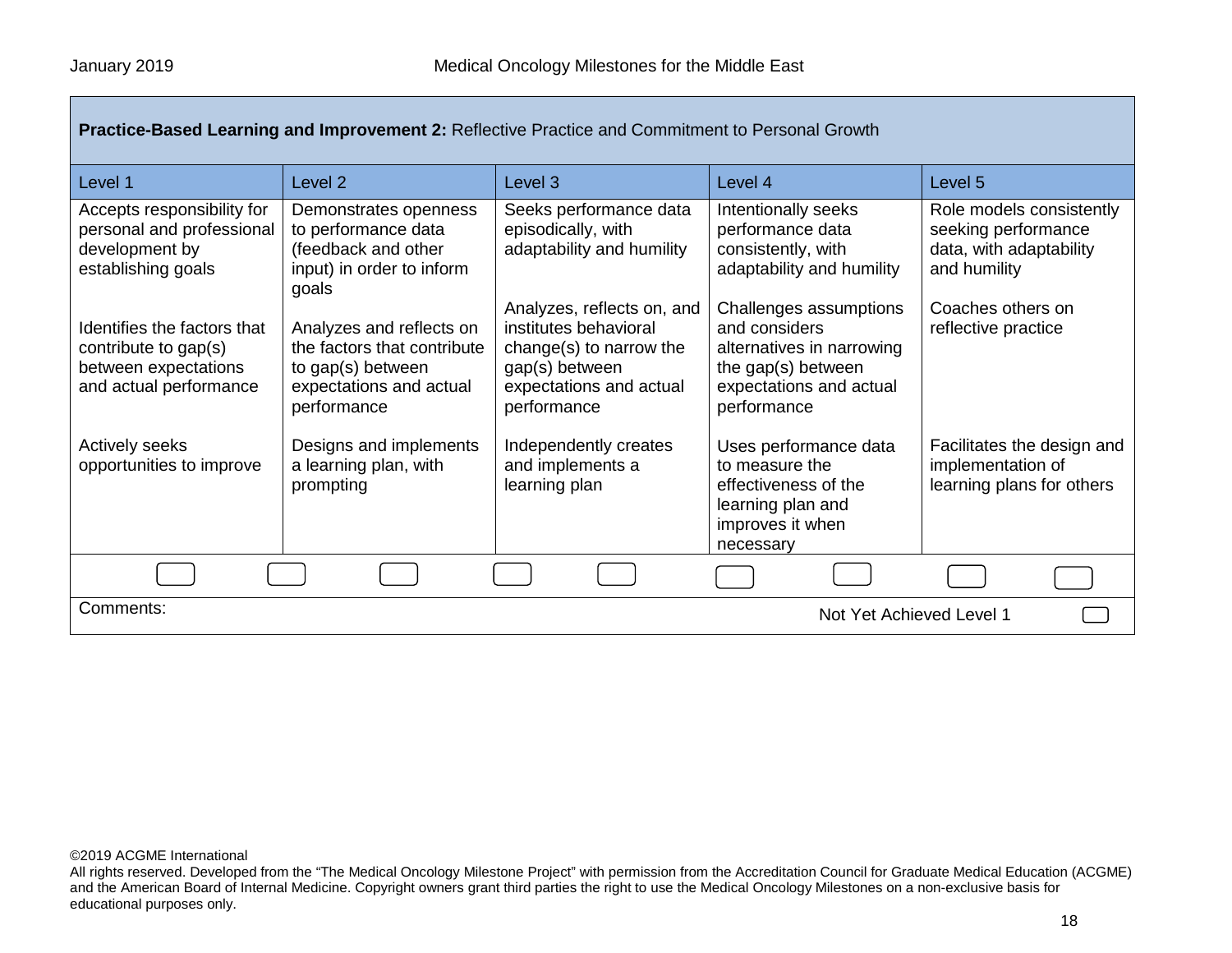| Professionalism 1: Professional Behavior and Ethical Principles                                                                                                                                                                                    |                                                                             |                                                                                            |                                                                                                                                                                                                             |                                                                                                                                           |  |
|----------------------------------------------------------------------------------------------------------------------------------------------------------------------------------------------------------------------------------------------------|-----------------------------------------------------------------------------|--------------------------------------------------------------------------------------------|-------------------------------------------------------------------------------------------------------------------------------------------------------------------------------------------------------------|-------------------------------------------------------------------------------------------------------------------------------------------|--|
| Level 1                                                                                                                                                                                                                                            | Level <sub>2</sub>                                                          | Level <sub>3</sub>                                                                         | Level 4                                                                                                                                                                                                     | Level <sub>5</sub>                                                                                                                        |  |
| Identifies and describes<br>potential triggers for<br>professionalism lapses                                                                                                                                                                       | Demonstrates insight into<br>professional behavior in<br>routine situations | Demonstrates<br>professional behavior in<br>complex or stressful<br>situations             | Recognizes situations<br>that may trigger<br>professionalism lapses<br>and intervenes to prevent<br>lapses in self and others                                                                               | Coaches others when<br>their behavior fails to<br>meet professional<br>expectations                                                       |  |
| Describes when and<br>how to appropriately<br>report professionalism<br>lapses, including<br>strategies for<br>addressing common<br><b>barriers</b>                                                                                                | Takes responsibility for<br>own professionalism<br>lapses                   | Analyzes complex<br>situations using ethical<br>principles                                 | Recognizes and uses<br>appropriate resources for<br>managing and resolving<br>ethical dilemmas as<br>needed (e.g., ethics<br>consultations, literature<br>review, risk<br>management/legal<br>consultation) | Identifies and seeks to<br>address system-level<br>factors that induce or<br>exacerbate ethical<br>problems or impede their<br>resolution |  |
| Demonstrates<br>knowledge of the<br>ethical principles<br>underlying informed<br>consent, surrogate<br>decision making,<br>advance directives,<br>confidentiality, error<br>disclosure, stewardship<br>of limited resources,<br>and related topics | Analyzes straightforward<br>situations using ethical<br>principles          | Recognizes need to seek<br>help in managing and<br>resolving complex ethical<br>situations |                                                                                                                                                                                                             |                                                                                                                                           |  |
|                                                                                                                                                                                                                                                    |                                                                             |                                                                                            |                                                                                                                                                                                                             |                                                                                                                                           |  |
| Comments:<br>Not Yet Achieved Level 1                                                                                                                                                                                                              |                                                                             |                                                                                            |                                                                                                                                                                                                             |                                                                                                                                           |  |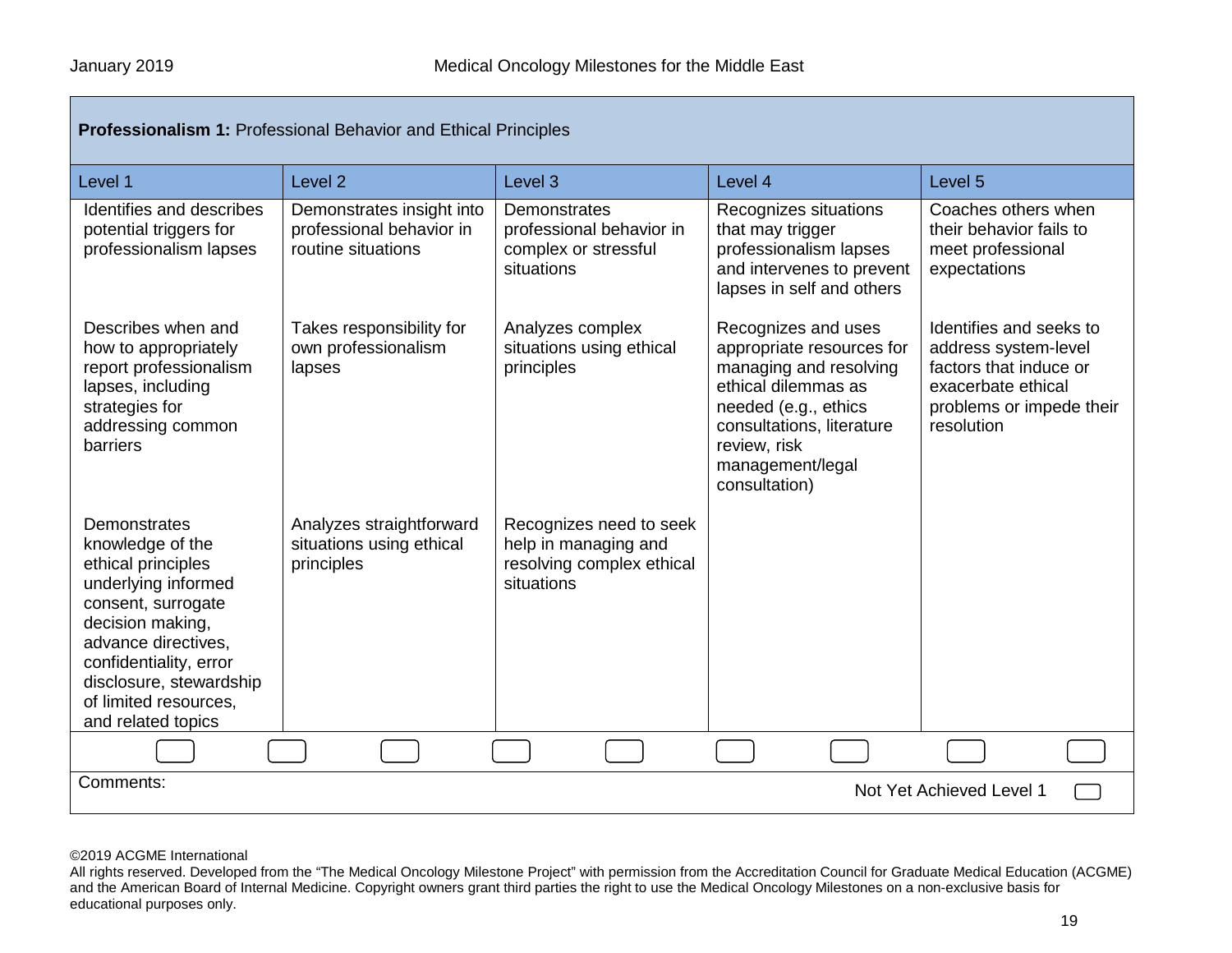| <b>Professionalism 2: Accountability/Conscientiousness</b> |  |
|------------------------------------------------------------|--|
|------------------------------------------------------------|--|

| Level 1                                                                                                                                                                                                             | Level 2                                                                                                                          | Level <sub>3</sub>                                                                                                                            | Level 4                                                                                                                        | Level <sub>5</sub>                    |
|---------------------------------------------------------------------------------------------------------------------------------------------------------------------------------------------------------------------|----------------------------------------------------------------------------------------------------------------------------------|-----------------------------------------------------------------------------------------------------------------------------------------------|--------------------------------------------------------------------------------------------------------------------------------|---------------------------------------|
| Takes responsibility for<br>failure to complete tasks<br>and responsibilities,<br>identifies potential<br>contributing factors, and<br>describes strategies for<br>ensuring timely task<br>completion in the future | Performs tasks and<br>responsibilities in a<br>timely manner with<br>appropriate attention<br>to detail in routine<br>situations | Performs tasks and<br>responsibilities in a<br>timely manner with<br>appropriate attention<br>to detail in complex or<br>stressful situations | Recognizes situations<br>that may impact<br>others' ability to<br>complete tasks and<br>responsibilities in a<br>timely manner | Takes ownership of<br>system outcomes |
| Responds promptly to<br>requests or reminders to<br>complete tasks and<br>responsibilities                                                                                                                          | Recognizes situations<br>that may impact own<br>ability to complete<br>tasks and<br>responsibilities in a<br>timely manner       | Proactively<br>implements strategies<br>to ensure that the<br>needs of patients,<br>teams, and systems<br>are met                             |                                                                                                                                |                                       |
|                                                                                                                                                                                                                     |                                                                                                                                  |                                                                                                                                               |                                                                                                                                |                                       |
| Comments:<br>Not Yet Achieved Level 1                                                                                                                                                                               |                                                                                                                                  |                                                                                                                                               |                                                                                                                                |                                       |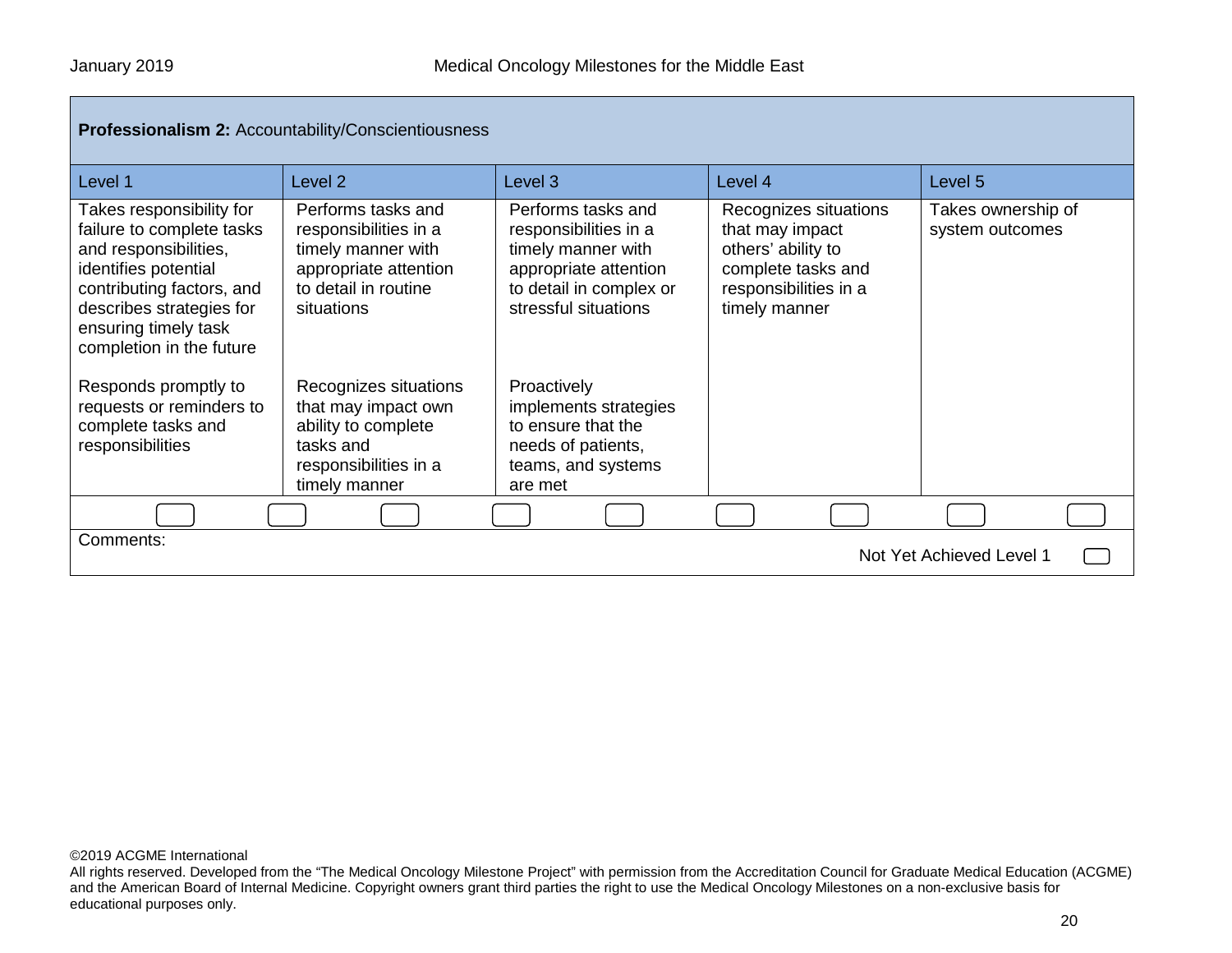| <b>Professionalism 3: Self-Awareness and Help-Seeking</b>                           |                                                                                  |                                                                                                                        |                                                                                                                  |                                                                                                                                 |  |
|-------------------------------------------------------------------------------------|----------------------------------------------------------------------------------|------------------------------------------------------------------------------------------------------------------------|------------------------------------------------------------------------------------------------------------------|---------------------------------------------------------------------------------------------------------------------------------|--|
| Level 1                                                                             | Level <sub>2</sub>                                                               | Level 3                                                                                                                | Level 4                                                                                                          | Level 5                                                                                                                         |  |
| Recognizes status of<br>personal and<br>professional well-being,<br>with assistance | Independently<br>recognizes status of<br>personal and<br>professional well-being | With assistance,<br>proposes a plan to<br>optimize personal and<br>professional well-being                             | Independently develops a<br>plan to optimize personal<br>and professional well-<br>being                         | Coaches others when<br>emotional responses or<br>limitations in<br>knowledge/skills do not<br>meet professional<br>expectations |  |
| Recognizes limits in the<br>knowledge/skills of self<br>or team, with<br>assistance | Independently<br>recognizes limits in the<br>knowledge/skills of self<br>or team | With assistance,<br>proposes a plan to<br>remediate or improve<br>limits in the<br>knowledge/skills of self<br>or team | Independently develops a<br>plan to remediate or<br>improve limits in the<br>knowledge/skills of self or<br>team |                                                                                                                                 |  |
|                                                                                     | Demonstrates<br>appropriate help-<br>seeking behaviors                           |                                                                                                                        |                                                                                                                  |                                                                                                                                 |  |
|                                                                                     |                                                                                  |                                                                                                                        |                                                                                                                  |                                                                                                                                 |  |
| Comments:<br>Not Yet Achieved Level 1                                               |                                                                                  |                                                                                                                        |                                                                                                                  |                                                                                                                                 |  |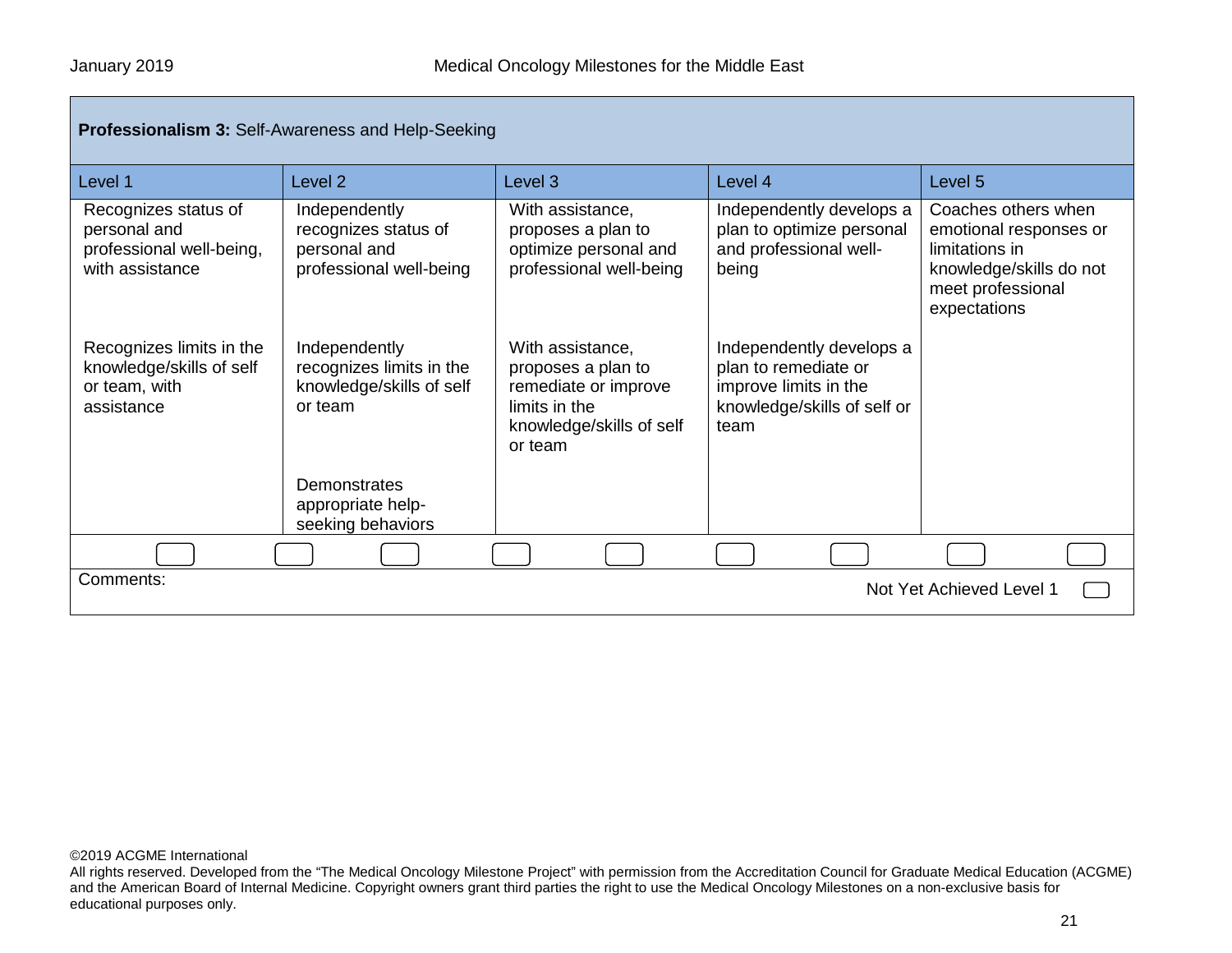| Interpersonal and Communication Skills 1: Patient- and Family-Centered Communication                                                                                                             |                                                                                                                                                                                                                         |                                                                                                                                                                                                      |                                                                                                                                                                               |                                                                                                                                                |
|--------------------------------------------------------------------------------------------------------------------------------------------------------------------------------------------------|-------------------------------------------------------------------------------------------------------------------------------------------------------------------------------------------------------------------------|------------------------------------------------------------------------------------------------------------------------------------------------------------------------------------------------------|-------------------------------------------------------------------------------------------------------------------------------------------------------------------------------|------------------------------------------------------------------------------------------------------------------------------------------------|
| Level 1                                                                                                                                                                                          | Level <sub>2</sub>                                                                                                                                                                                                      | Level <sub>3</sub>                                                                                                                                                                                   | Level 4                                                                                                                                                                       | Level <sub>5</sub>                                                                                                                             |
| Uses language and non-<br>verbal behavior to<br>demonstrate respect and<br>establish rapport                                                                                                     | Establishes a therapeutic<br>relationship in<br>straightforward<br>encounters using active<br>listening and clear<br>language                                                                                           | Establishes a therapeutic<br>relationship<br>in challenging patient<br>encounters                                                                                                                    | Easily establishes<br>therapeutic relationships,<br>with attention to<br>patient/family concerns<br>and context, regardless<br>of complexity                                  | Mentors others in<br>situational awareness<br>and critical self-reflection<br>to consistently develop<br>positive therapeutic<br>relationships |
| Identifies common<br>barriers to effective<br>communication (e.g.,<br>language, disability) while<br>accurately<br>communicating own role<br>within the health care<br>system                    | Identifies complex<br>barriers to effective<br>communication (e.g.,<br>health literacy, cultural)                                                                                                                       | When prompted, reflects<br>on personal biases while<br>attempting to minimize<br>communication barriers                                                                                              | Independently recognizes<br>personal biases while<br>attempting to proactively<br>minimize communication<br>barriers                                                          | Role models self-<br>awareness practice while<br>identifying teaching a<br>contextual approach to<br>minimize communication<br>barriers        |
| Identifies the need to<br>adjust communication<br>strategies based on<br>assessment of<br>patient/family<br>expectations and<br>understanding of their<br>health status and<br>treatment options | Organizes and initiates<br>communication with<br>patients/families by<br>introducing stakeholders,<br>setting the agenda,<br>clarifying expectations,<br>and verifying an<br>understanding of the<br>clinical situation | With guidance,<br>sensitively and<br>compassionately delivers<br>medical information;<br>elicits patient/family<br>values, goals and<br>preferences; and<br>acknowledges<br>uncertainty and conflict | Independently uses<br>shared decision making<br>to align patient/family<br>values, goals, and<br>preferences with<br>treatment options to<br>make a personalized care<br>plan | Role models shared<br>decision making in<br>patient/family<br>communication in<br>situations with a high<br>degree of<br>uncertainty/conflict  |
|                                                                                                                                                                                                  |                                                                                                                                                                                                                         |                                                                                                                                                                                                      |                                                                                                                                                                               |                                                                                                                                                |
| Comments:<br>Not Yet Achieved Level 1                                                                                                                                                            |                                                                                                                                                                                                                         |                                                                                                                                                                                                      |                                                                                                                                                                               |                                                                                                                                                |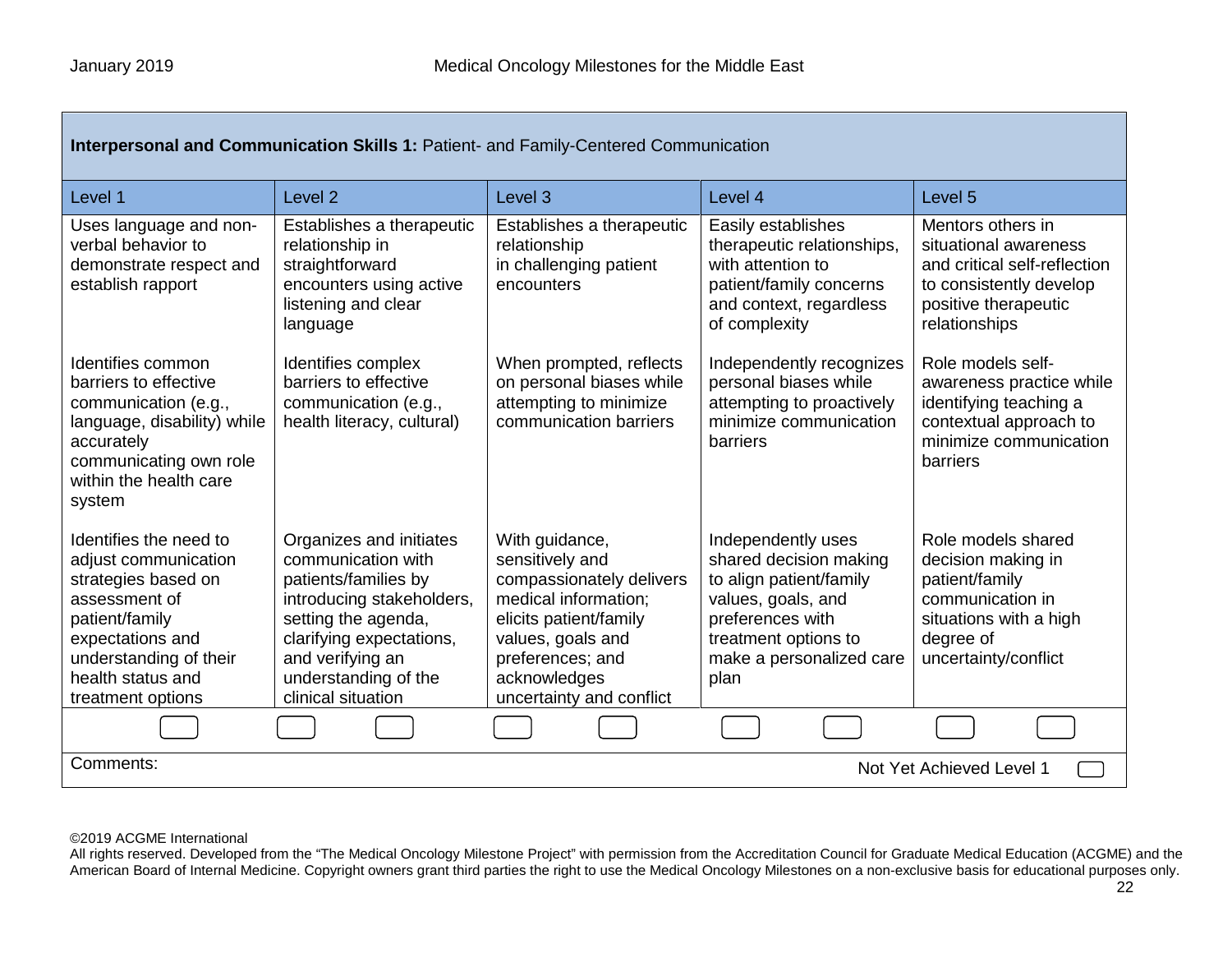| <b>Interpersonal and Communication Skills 2: Interprofessional and Team Communication</b> |                                                                                                                             |                                                                                                                                                       |                                                                                                                 |                                                                                                                                                 |
|-------------------------------------------------------------------------------------------|-----------------------------------------------------------------------------------------------------------------------------|-------------------------------------------------------------------------------------------------------------------------------------------------------|-----------------------------------------------------------------------------------------------------------------|-------------------------------------------------------------------------------------------------------------------------------------------------|
| Level 1                                                                                   | Level <sub>2</sub>                                                                                                          | Level <sub>3</sub>                                                                                                                                    | Level 4                                                                                                         | Level 5                                                                                                                                         |
| Respectfully requests a<br>consultation                                                   | Clearly and concisely<br>requests a consultation                                                                            | Checks own<br>understanding of<br>consultant<br>recommendations                                                                                       | Coordinates<br>recommendations from<br>different members of the<br>health care team to<br>optimize patient care | Role models flexible<br>communication strategies<br>that value input from all<br>health care team<br>members, resolving<br>conflict when needed |
| Respectfully receives a<br>consultation request                                           | Clearly and concisely<br>responds to a<br>consultation request                                                              | Checks understanding<br>of recommendations<br>when providing<br>consultation                                                                          | Communicates feedback<br>and constructive criticism<br>to superiors                                             | Facilitates regular health<br>care team-based<br>feedback in complex<br>situations                                                              |
| <b>\Uses language that</b><br>values all members of<br>the health care team               | Communicates<br>information effectively<br>with all health care team<br>members<br>Solicits feedback on<br>performance as a | Uses active listening to<br>adapt communication<br>style to fit team needs<br>Communicates concerns<br>and provides feedback<br>to peers and learners |                                                                                                                 |                                                                                                                                                 |
|                                                                                           | member of the health<br>care team                                                                                           |                                                                                                                                                       |                                                                                                                 |                                                                                                                                                 |
|                                                                                           |                                                                                                                             |                                                                                                                                                       |                                                                                                                 |                                                                                                                                                 |
| Comments:<br>Not Yet Achieved Level 1                                                     |                                                                                                                             |                                                                                                                                                       |                                                                                                                 |                                                                                                                                                 |